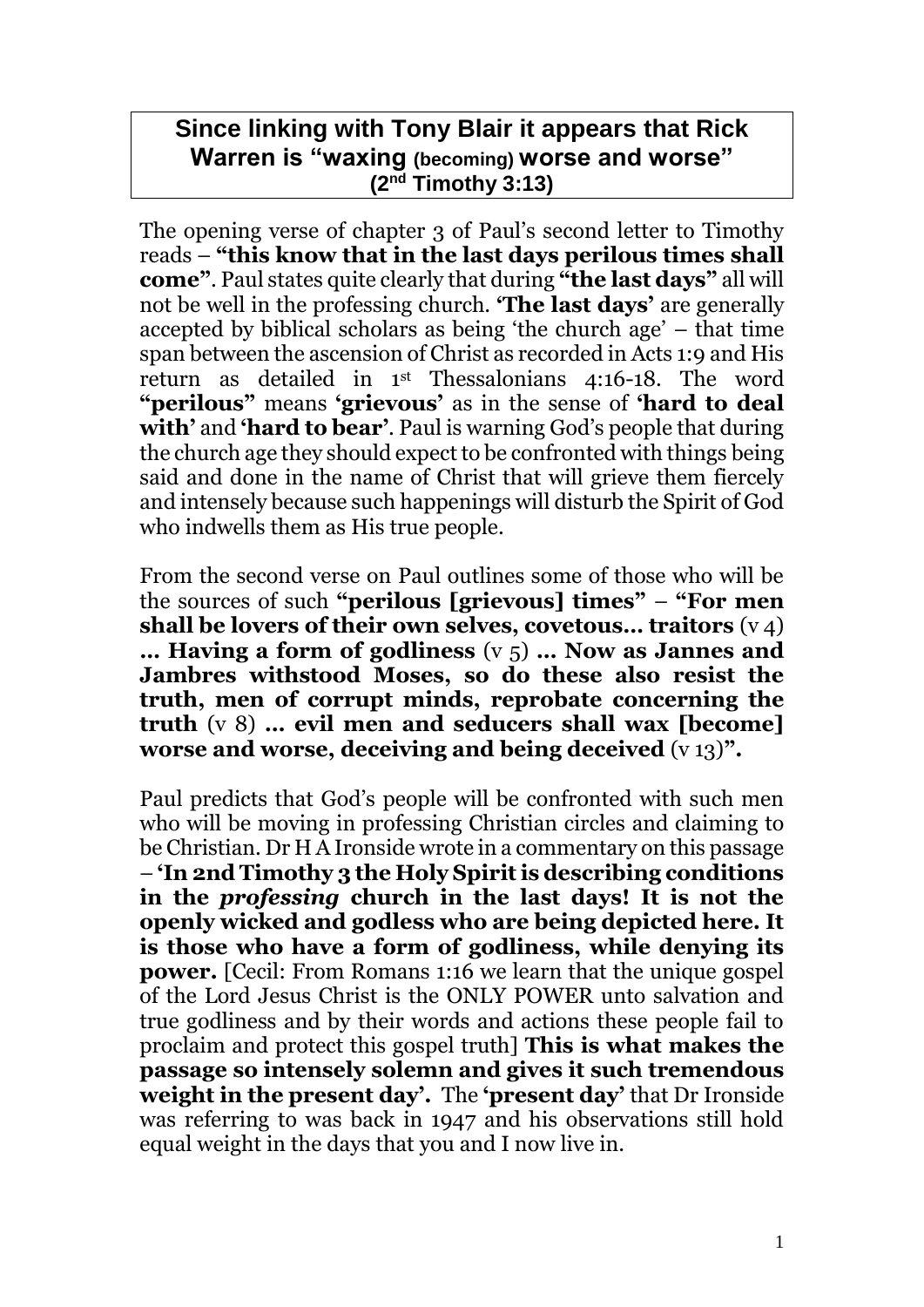Verse 2 speaks of men who will be puffed up with their own selfimportance and who will have somewhat of an obsession with money.

Verse 4 speaks of men who, whilst claiming to be followers of Christ, will likewise betray truth just as Judas Iscariot is described in Luke 6:16 as the one who betrayed the Lord Jesus Christ who referred to Himself in John 14:6 as **"the truth"**.

Verse 5 identifies those who have an outward profession of Christian faith but who do not evidence much if any inward saving work of Holy Spirit regeneration. Donald Guthrie in his commentary expresses it rather well when he writes **'Religion is not entirely denied, but it amounts to no more than an empty shell. There is an outward** *form of godliness* **but no** *power***… They have no conception of the gospel as a regenerating force'.**

Verse 8 likens these predicted false 'Christian' leaders to the magicians in Pharaoh's court who resisted God's then appointed prophet, Moses. William Hendriksen in his commentary wrote **'Just as Jannes and Jambres** *opposed* **God's representative, Moses, so do also these licentious leaders**  *oppose* **the truth of God as revealed in his Word and as proclaimed by Paul, Timothy etc… Jannes and Jambres were deceivers; so are the purveyors of strange doctrine against whom Paul warns Timothy'**. These modern-day 'magicians' resist God's truth that has been revealed by His ultimate promised prophet, the one that Moses wrote of in Deuteronomy 18:15 – that ultimate promised prophet was of course none other than the Lord Jesus Christ as we read in John 1:45 and John 6:13- 14.

God's people today need to face up to the fact that God identifies these false 'Christian' leaders as being **"men of corrupt minds"**  and **"reprobate concerning the truth".** Donald Guthrie wrote **'It is no surprise that they are described as (reprobate)**  *rejected (adokimos)* **for when put to the test** *as far as truth is concerned* **they have no hope of being proved acceptable'.** Pastor John MacArthur in his bible study notes comments **'comes from a Greek word meaning "useless" in the sense of being tested (like metal) and shown to be worthless'.** William Hendriksen writes **'these men have been**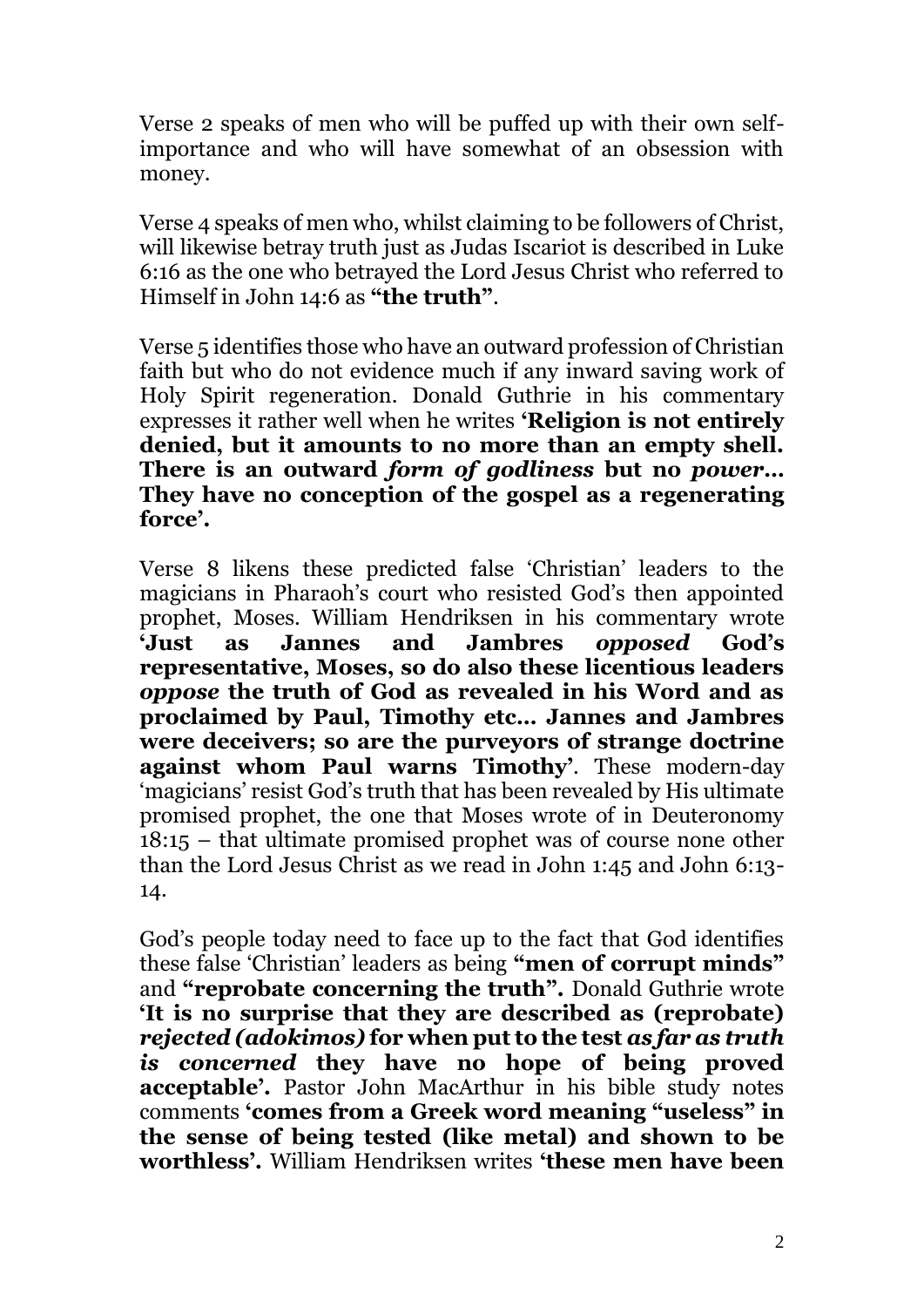**found worthy of emphatic disapproval; hence** *reprobate***, condemned as worthless, unfit, disqualified, utterly** *rejected***'**.

Verse 13 brings the description of these men to a climax with the words that they are **"evil men and seducers** (who) **shall wax [become] worse and worse, deceiving and being deceived".** Things that are **"good"** bring glory to God as we read throughout Genesis 1 and supremely in verse 31. This is confirmed in Psalm 19:1. Faithful believers can also bring glory to God when they obediently do that which in God's sight is truly **"good"** as we learn in Matthew 5:16. In contrast to **"good"** we can safely and simply deduce that **"evil"** refers to words and actions that do not bring glory to God.

The particular danger is that these predicted false 'Christian' leaders will have an ability to **"seduce"** (lead astray) the unwary, unlearned or unsuspecting and sadly there are clearly many such within modern day professing Christendom. The strength of just how misguided these men really are is found in the alternative translation of the Greek word for **"seducers"** which is **"impostors"** and the most distressing part of this portion of scripture is the fact that they will **'become worse and worse'** – they will grow increasingly **'evil'** and will successfully **"deceive"** multitudes even as they themselves are **"deceived"**.

Mirroring the opposition to God's truth that was mounted by Jannes and Jambres I am firmly persuaded that Rick Warren, under the increasing influence of his connection with Tony Blair, is manifesting the characteristics that Paul pointed to in the portion of scripture that I have just directed your attention to.

The Tony Blair connection was mentioned in my article **'The political pals of Rick Warren'** that can be viewed on -

[http://www.takeheed.info/Assorted\\_Articles/Contemporary/the](http://www.takeheed.info/Assorted_Articles/Contemporary/the-political-pals-of-rick-warren.pdf)[political-pals-of-rick-warren.pdf](http://www.takeheed.info/Assorted_Articles/Contemporary/the-political-pals-of-rick-warren.pdf)

In particular, I want to draw attention to two important subjects where both Rick Warren and Tony Blair are jointly in tandem **"deceiving and being deceived"**. One subject is the **'gay'** issue and the other is the **'Interfaith'** issue.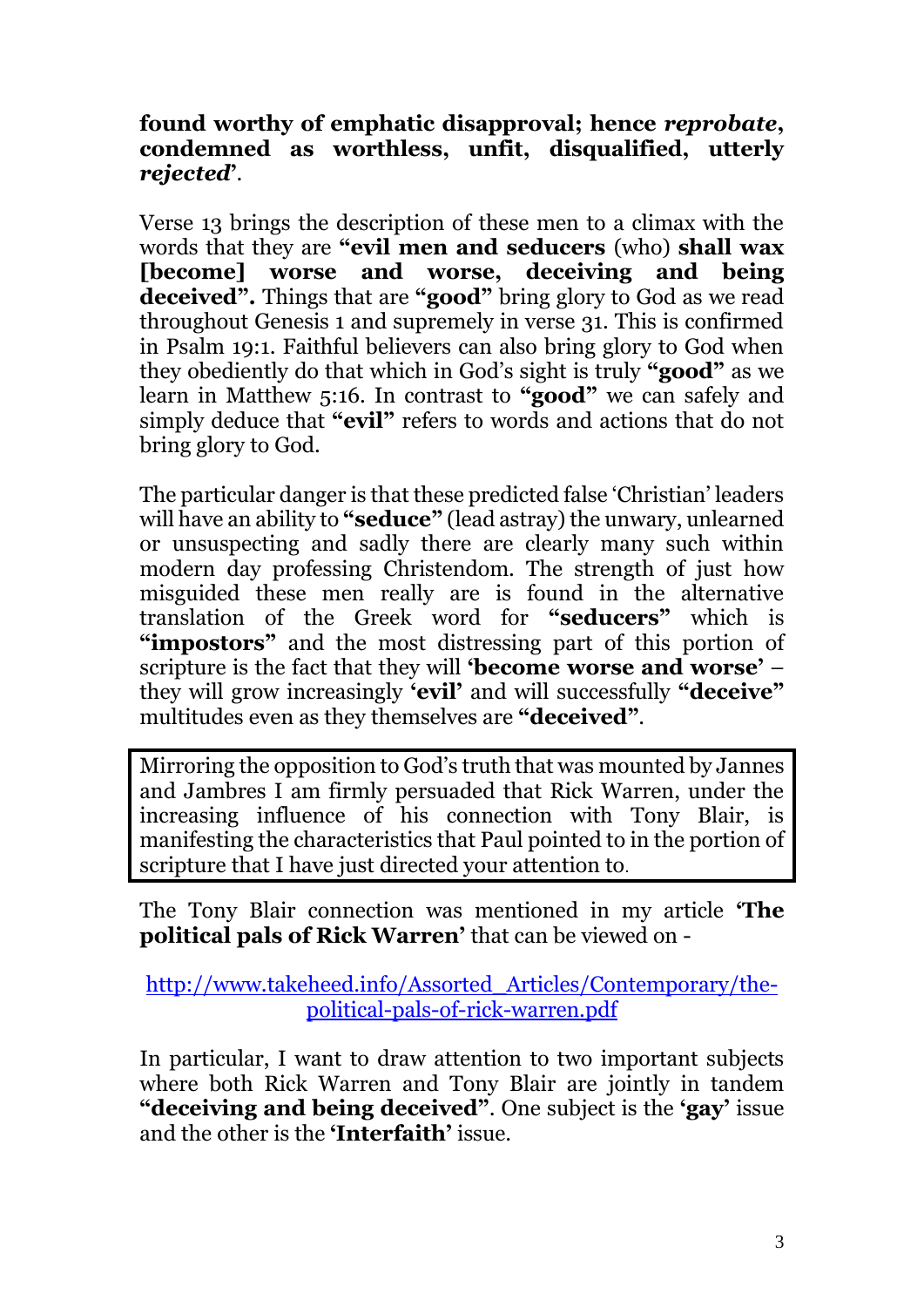Let me turn first to the **'gay'** issue. In November 2008, the voters of California were asked to vote either for or against what was known as **Proposition 8.** The wording of this **Proposition 8** read as follows - **"Only marriage between a man and a woman is valid or recognized in California."** According to the official figures as listed on <http://www.whatisprop8.com/> 52.5% of the population voted in support of this proposition and 47.5% voted against it.

Where did Rick Warren stand on this issue? Well it would apppear that his memory is playing tricks with him when it comes to his recollection of what he said and recommended to his church. On this link - <http://christsimplicity.wordpress.com/> you can watch a short (2.15) video clip of Rick Warren talking in **October 2008** about where he and also where the Presidential candidates (Obama & McCain) stood on this issue of **'gay'** marriage. This web link quotes the following from what Mr Warren said on this occasion –

**Now let me say this really clearly: we support Proposition 8 — and if you believe what the Bible says about marriage, you need to support Proposition 8. … So, I urge you to support Proposition 8, and pass that word on. I'm going to be sending out a note to pastors on what I believe about this. But everybody knows what I believe about it**.

Another short video (6.34) on this same link also shows Rick Warren speaking on **21st December 2008** about the issue of **'gay'**  marriage and he clearly opposes the idea of those who want to enter into a same-sex relationship being allowed to term their relationship as a marriage. Again, the web link quotes from what Mr Warren said

# **I oppose the redefinition of the meaning of marriage. (at 3:45 and at the end of the video)**

However, in an interview on **6th April 2009** on the Larry King Live show Rick Warren claimed that he had never once given an endorsement during the 2 years that Proposition 8 was on the go and he also claimed that he was not an anti-gay marriage activist.

This short video (2.42) can be viewed on the same web link and again they quote portions of what Mr Warren said in the interview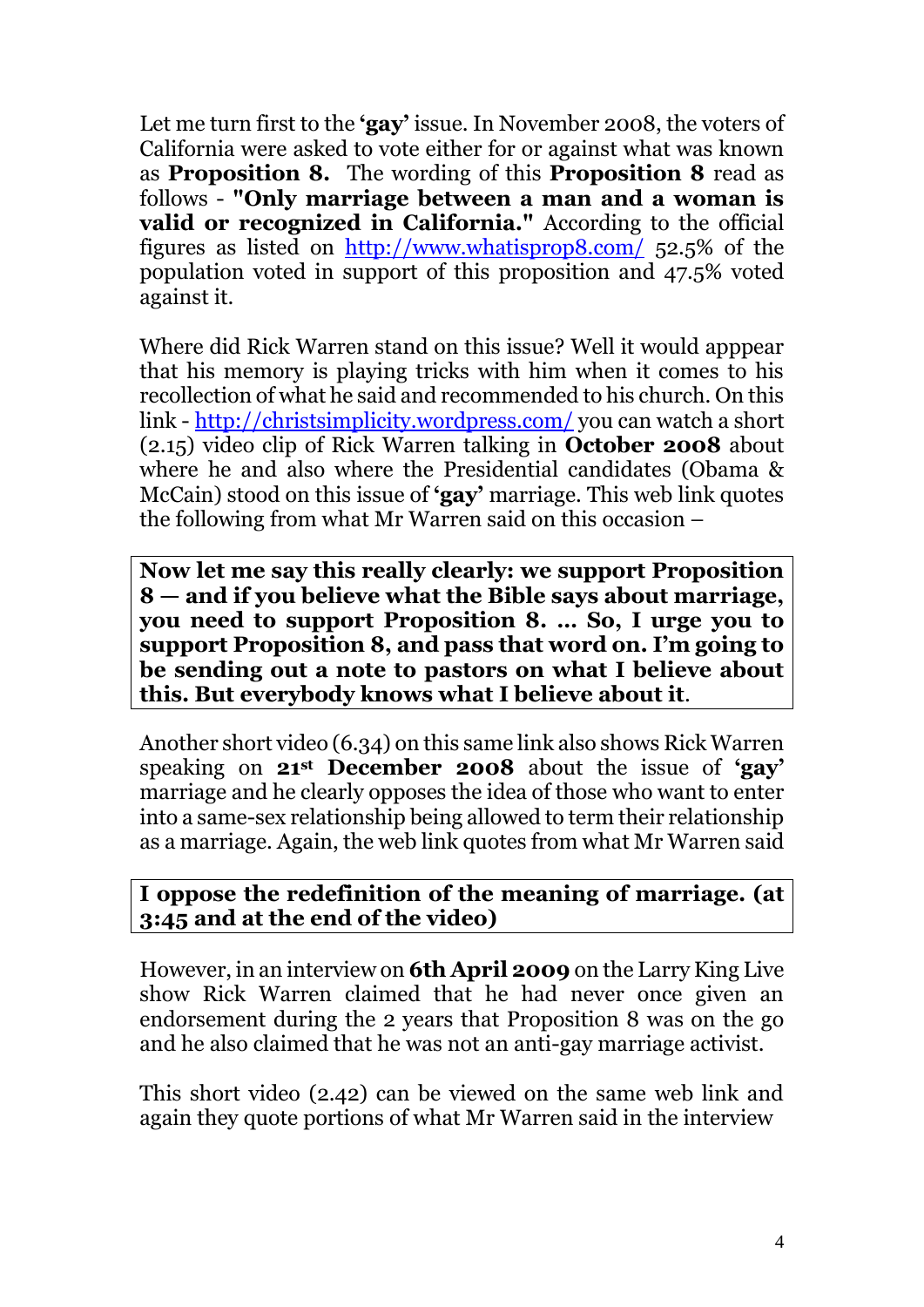**I am not an anti-gay or anti-gay marriage activist**. **Never have been, never will be. During the whole Proposition 8 thing, I never once went to a meeting, never once issued a statement**, **never once even gave an endorsement in the two years Prop 8 was going.**

Another agency, **OneNewNow**, a division of **The American Family News Network** also picked up on these confusing and contradictory statements by Mr Warren in their report of 8th April 2009 as can be seen on this link –

<http://www.onenewsnow.com/Culture/Default.aspx?id=481280>

Referring to Rick Warren's Larry King interview **One NewsNow** stated how Mr Warren had said –

**"During the whole Proposition 8 thing, I never once went to a meeting, never once issued a statement, never -- never once even gave an endorsement in the two years Prop. 8 was going," Warren told the CNN audience on Monday. "The week before the -- the vote, somebody in my church said, 'Pastor Rick, what -- what do you think about this?' And I sent a note to my own members that said, I actually believe that marriage is -- really should be defined, that that definition should be -- say between a man and a woman."**

The **OneNewsNow** report then continued –

**However, just two weeks before the November 4 Prop. 8 vote, Pastor Warren issued a clear endorsement of the marriage amendment while speaking to church members. "We support Proposition 8 -- and if you believe what the Bible says about marriage, you need to support Proposition 8," he said.**

Clearly in the **April 2009** Larry King interview Rick Warren was trying, for whatever reasons, to portray himself in an entirely different light from the picture that he had painted of himself and his views during the videos of what he had said some months earlier in **October 2008** and **December 2008**.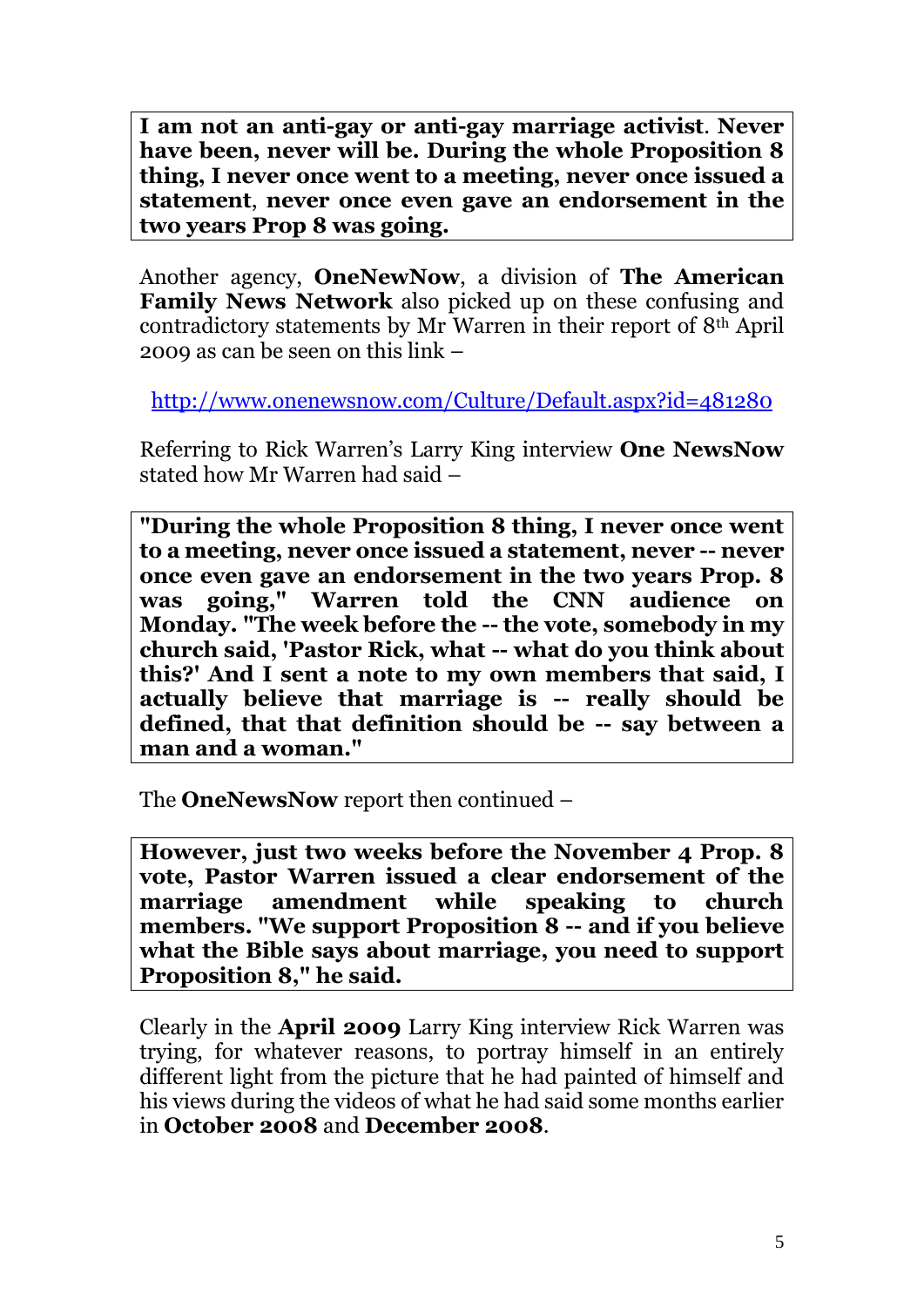Just the day after Rick Warren made his statement on **21st December 2008** a very interesting post appeared on this web link

# [http://www.americablog.com/2008/12/rick-warren-pulls-anti](http://www.americablog.com/2008/12/rick-warren-pulls-anti-gay-language.html)[gay-language.html](http://www.americablog.com/2008/12/rick-warren-pulls-anti-gay-language.html)

As you will see, this reported that Mr Warren had removed some material from his church web site that stated quite openly (and correctly) that unrepentant homosexuals could not be accepted into membership of the Saddleback church.

Could the fact that his selection by Barack Obama to pray at his Presidential inauguration had stirred up a storm of opposition from **'gay'** groupings have had anything to do with his decision to remove this material from his church web site?

Only Rick Warren knows the answer to that but it could perhaps be construed as an attempt to pour appeasing oil on waters that were threatening to rock the Presidential inauguration boat.

Whether or not Barack Obama himself had any influence on Rick Warren's decision to remove this material from the Saddleback church web site I simply do not know but I do know this, that at that time, Rick Warren was already a 'signed up' member of the **Advisory Council** of the **Tony Blair Faith Foundation.**

It's interesting to note that just 2 days after Rick Warren was appearing live on the Larry King show on **6th April 2009** [date verified via the video on this You Tube link [http://www.youtube.com/watch?v=pHPIhI5WDM8\]](http://www.youtube.com/watch?v=pHPIhI5WDM8) Tony Blair had an interview on things **'gay'** published and the British Church newspaper [Issue 159: 24<sup>th</sup> April 2009] reported on this interview with Tony Blair as having been published **'in** *Attitude* **which describes itself as Britain's "best selling gay magazine"'**.

The Belfast Telegraph of **8th April 2009** also referred to the interview published that very day under a heading of **'Pope's got it wrong about gays – Blair'** and part of that article read as follows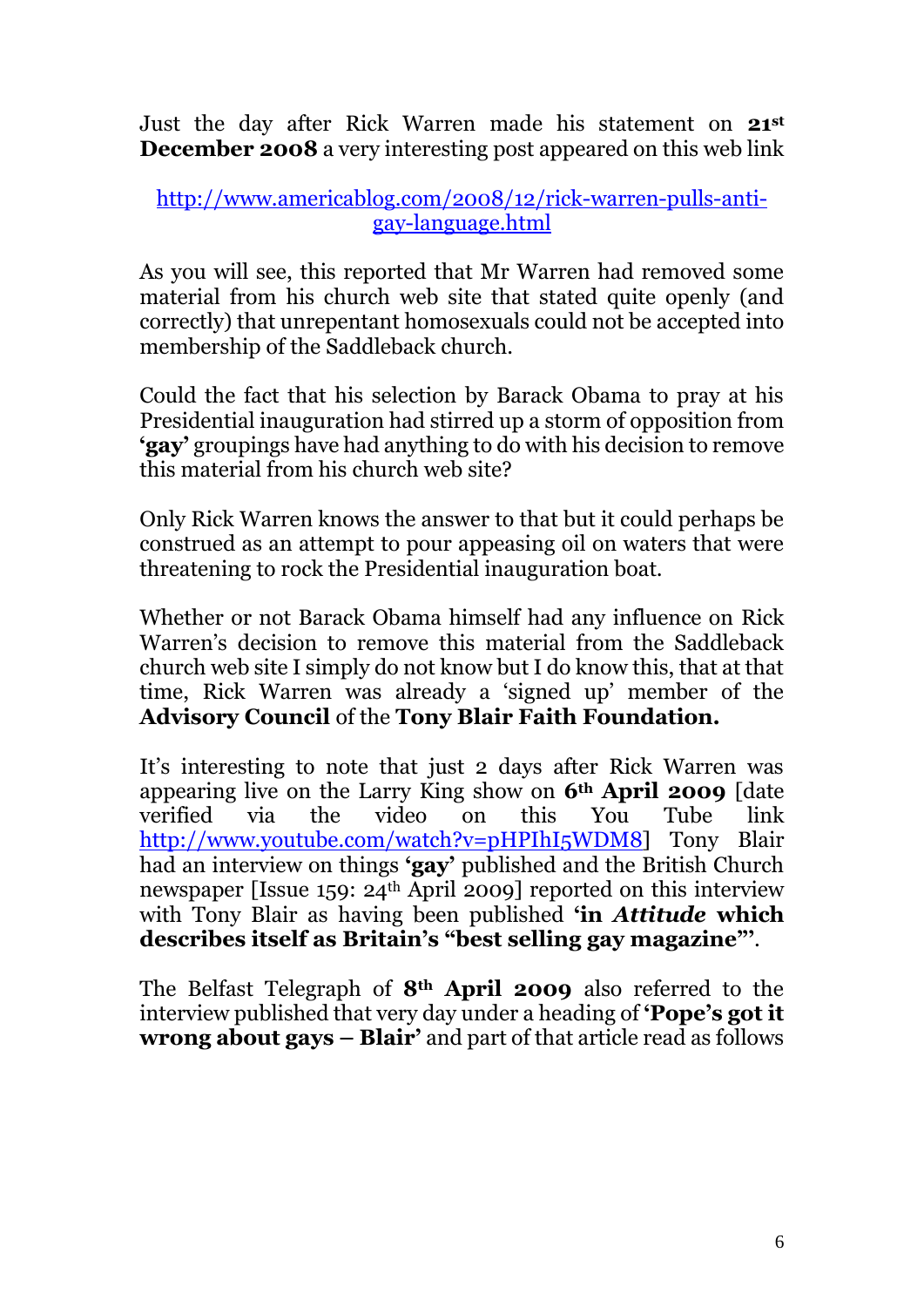'The Pope and the Vatican have an **"entrenched attitude"** towards homosexuality which is less tolerant than the views of ordinary Catholics, Tony Blair says in comments published today. The former Prime Minister, who converted to Catholicism shortly after leaving office two years ago, said he disagreed with the Pope's stance on gay rights and controversially suggested that the Church should reform itself along similar lines of how he re-organised the Labour Party. **"Organised religions face the same dilemma as political parties when faced with changed circumstances"** he said…. Last year Pope Benedict XVI caused widespread outrage in the gay community when he compared toleration of gays to the destruction of the rainforests and said that **"homosexuality is more or less strong tendency ordered towards an intrinsic moral evil"** … Mr Blair, who runs his own religious think-tank, made the comments in an interview with The Independent columnist Johann Hari, who was writing for *Attitude,*  Britain's biggest-selling gay magazine in its 15<sup>th</sup> anniversary edition. Asked whether he agreed with the Pope's latest remarks on homosexuality Mr Blair said he believed ordinary Catholics did not feel the same way about homosexuality but the Church's leadership was afraid of making any major doctrinal concessions. "There is a huge generational difference here," he said.

Mr Blair has of course for a number of years now been openly taking great 'pride' in voicing his support for all things **'gay'.** At the end of 2005 and the beginning of 2006 I sent faxes to Mr Blair responding to the ungodly legislation that he was helping to push through the Parliament of the United Kingdom.

In the couple of years that have followed the sending of my faxes the United Kingdom has seen some of the worst flooding for decades and of course the nation has plunged into levels of debt never before envisaged of encountered. I certainly make no claims for anything 'prophetic' in what I wrote – I simply quoted some portions from God's infallible Word that will eternally stand when the memory of Tony Blair and those others who took 'pride' in such legislation is no more. Truly, as God's Word declares **"Be not deceived, God is not mocked" [Galatians 6:7].**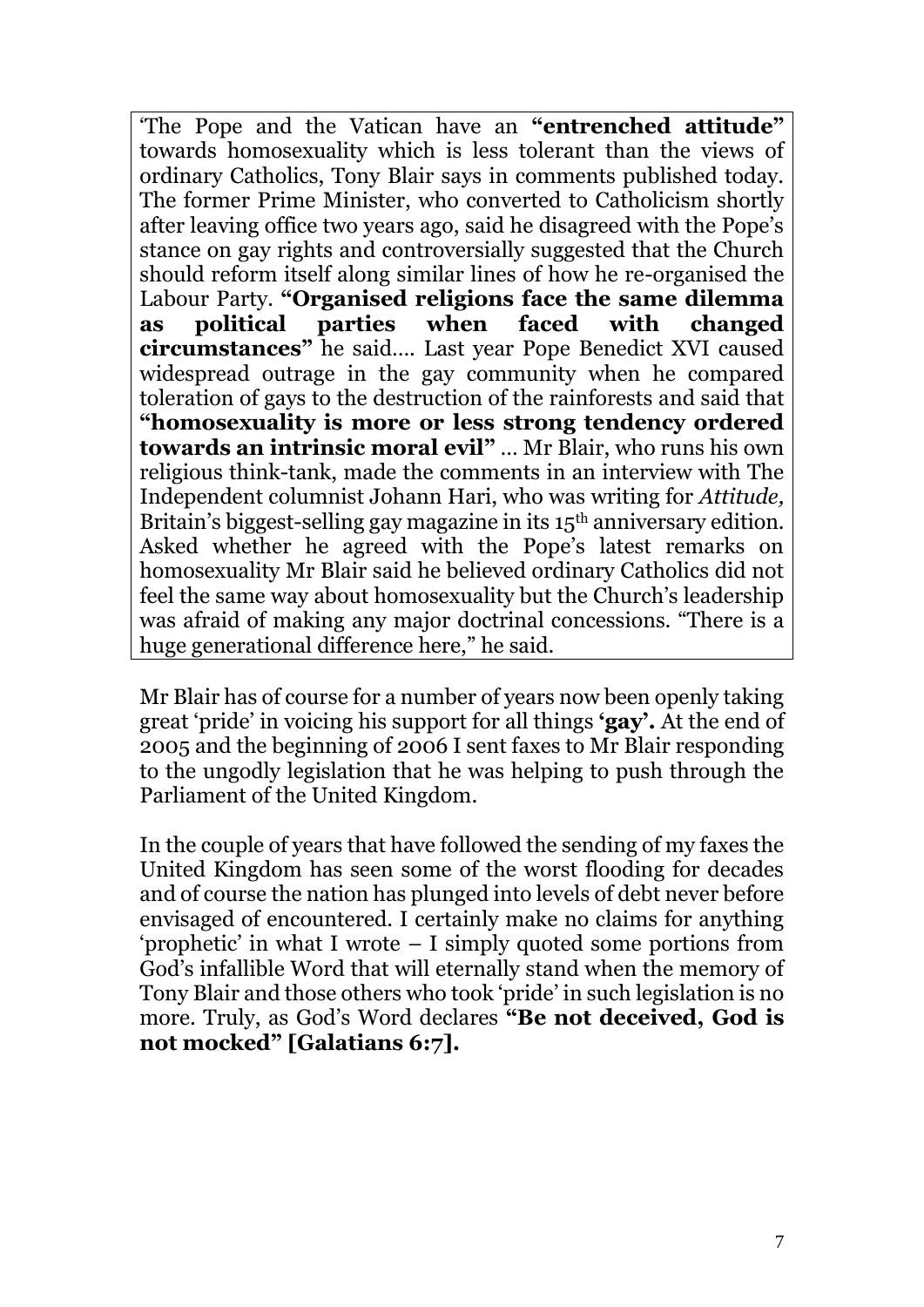Mr Tony Blair Fax: 020 7925 0918 24 December 2005

Dear Mr Blair

# **'PRIDE'**

I saw on television earlier this week how, after extending good wishes to Elton John and his 'partner', you said basically that you were **'proud'** to have introduced the *'civil partnership'* legislation. There's a very interesting passage in the Bible namely **Romans 1:18-32** and perhaps over this holiday season you might take time to read it. It talks of **'God's wrath being revealed from heaven against all ungodliness and unrighteousness of men who hold** [suppress] **the truth in unrighteousness'** – in other words against men who really know what is right and what is wrong but who prefer to tolerate and promote that which is wrong and not only that but as you will read in **verse 32** they **'have pleasure in them that do them'** – they are **'proud'** of the wickedness that people perpetrate because they have sanctioned it.

Hurricane Katrina flooded New Orleans just days before the 'Southern Decadence' event was about to take place – a gathering of 100,000+ 'gays' who on websites advertised tee-shirts encouraging people to throw their bibles in the trash can. Shortly after another hurricane washed out another 'gay' event planned for Key West. The Sunday morning after your *'civil partnership'* act became law there was the massive oil storage explosion – one TV commentator described it as a vision of 'Armageddon' – a vision of 'Sodom & Gomorrah' would have been more apt.

On the spiritual front you promote Roman Catholicism and Islam as 'great' religions – in reality they are the twin peaks of enslaving totalitarianism and in contrast true Biblical Christians are hounded and threatened by 'politically correct' police as happened this week in the Fleetwood area if they dare to stand up publicly for God's truth and identify abominable unrighteousness. In short Mr Blair you are 'presiding' over a Nation and a World that is feeling and will continue to feel the wrath of the only true God until His beloved Son returns to judge all people – and that includes you and you will personally give an account to Jesus Christ for your **'pride'** in sanctioning that which in His eyes is an abomination.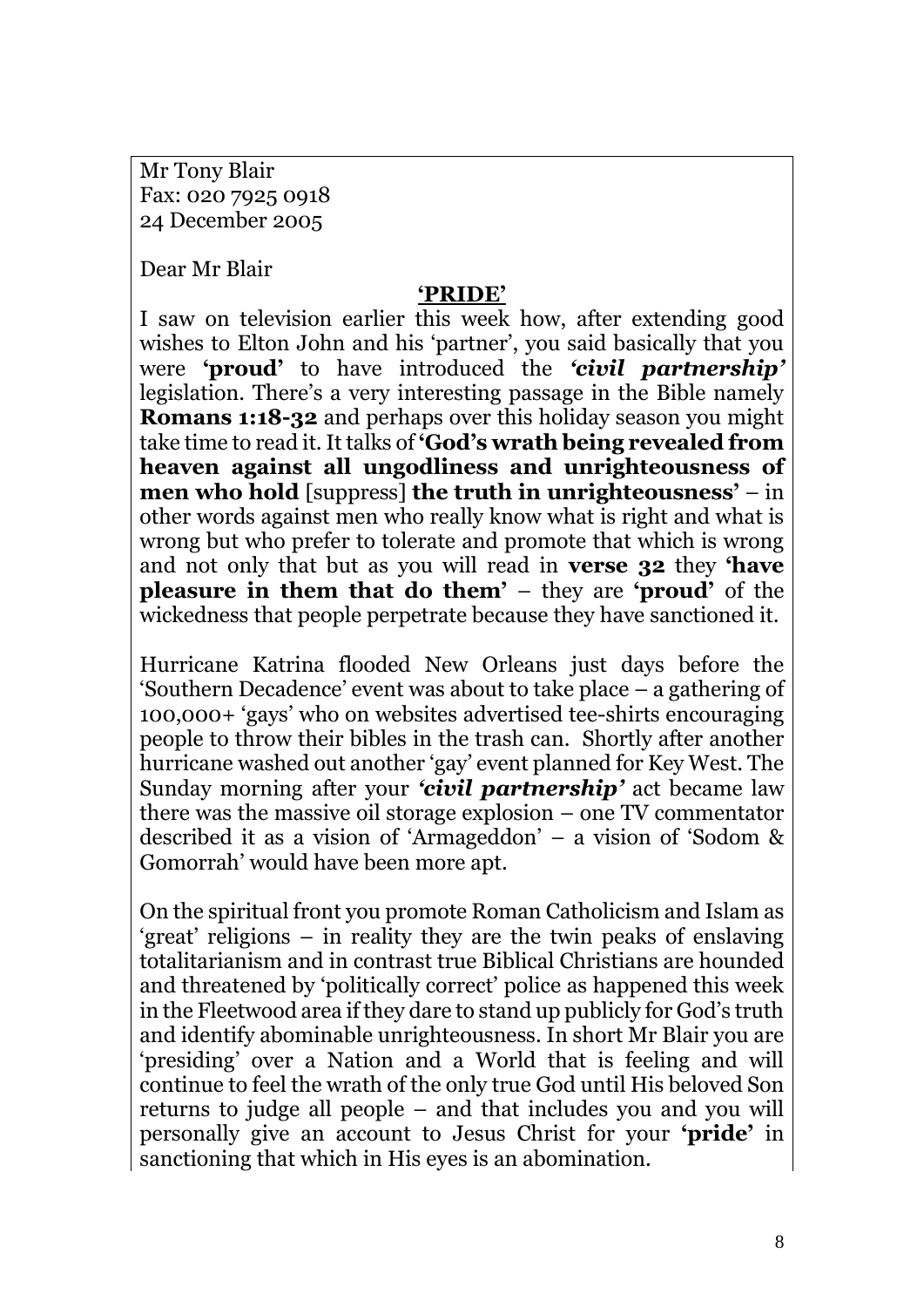The message of Jesus Christ to you Mr Blair is found in **Mark 1:15 – "Repent and believe the gospel'.** There are at Westminster members of parliament from where I live who know the Gospel of the Lord Jesus Christ - I would suggest you seek them out for spiritual guidance and don't let your **'pride'** stand in your way for it will take you straight to hell.

Yours, a debtor to the forgiving mercy of Jesus Christ Cecil Andrews Northern Ireland

# **"Righteousness exalteth a nation, but sin is a reproach to any people" Proverbs 14:34**

Mr Tony Blair Fax: 020 7925 0918 2 January 2006

Dear Mr Blair,

Hard on the heels of your God dishonouring *'civil partnership'* legislation your government has plumbed new depths by enacting a law that will permit vulnerable children to be *'adopted'* by samesex *'parents'*. God's Word to children is **" Children obey your parents in the Lord for this is right: Honour thy FATHER and thy MOTHER" [Ephesians 6:1-2]** – God's definition of *'parents'* is plain and no earthly law or human 'pride' can 'sanitise' what is an abomination in the nostrils of Almighty God.

According to one newspaper report that I read your new year message was to the effect that UK citizens *'should be grateful to live under a Labour government'* and remember that we live in *'one of the most successful countries in the world'.* The Holy God of Heaven whose standards you have trampled underfoot would not share your view of *'success'*. To a group of people who considered themselves to be similarly *'successful'* by your definition of the word He wrote **"you say 'I am rich, have become wealthy and have need of nothing and do not know that you are wretched, miserable, poor, blind and naked…I counsel you to buy from Me gold refined in the fire, that you may be rich; and white garments that you**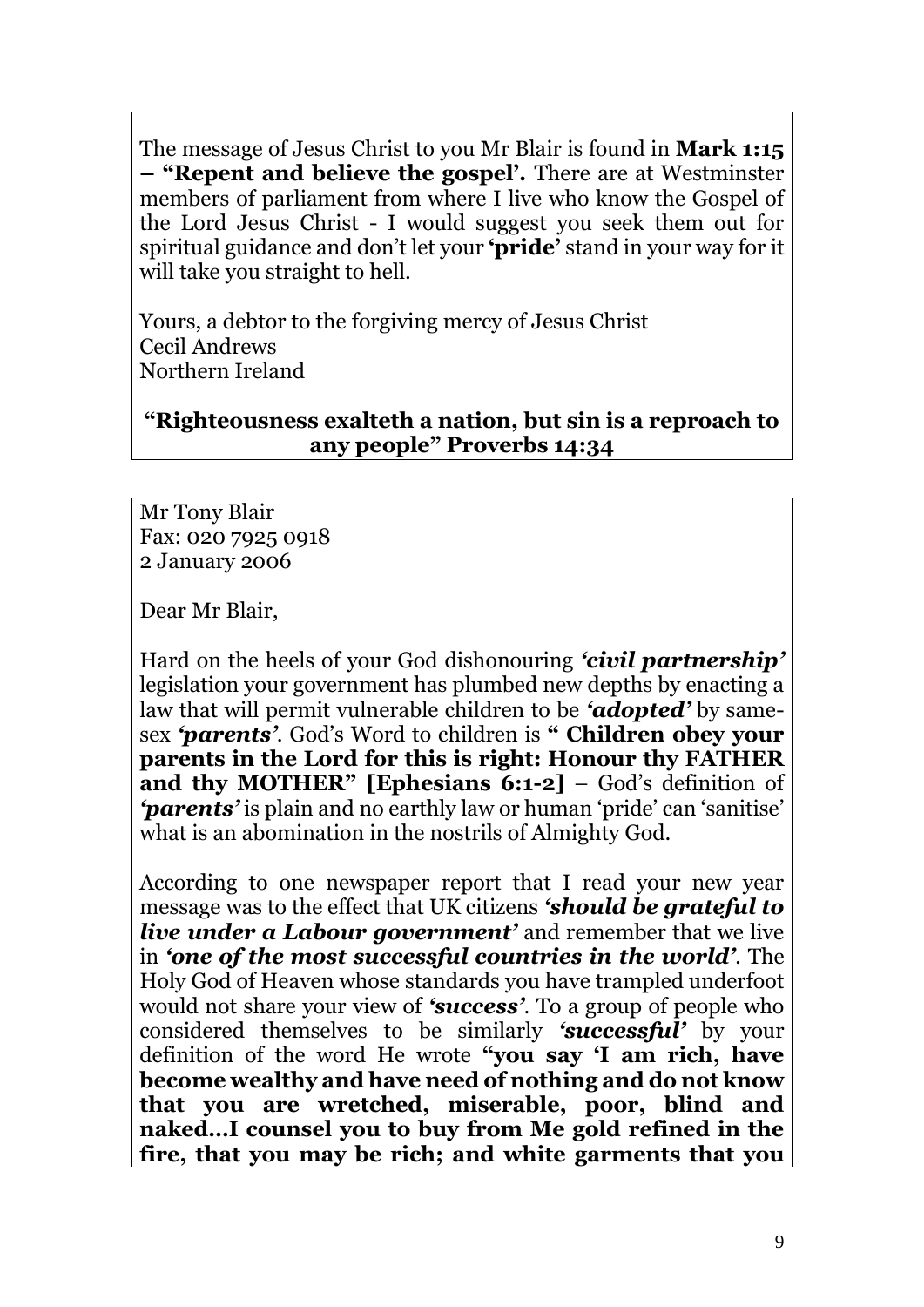**may be clothed, that the shame of your nakedness may not be revealed…be zealous and repent" [Revelation 3:17-19].**

You apparently stated *'Britain in 2006 will continue to be one of the most successful countries in the world with a strong economy and good public services'.* A God–inspired wise man from a bygone era said, **"Do not boast about tomorrow, for you do not know what a day may bring forth" [Proverbs 27:1]** and he also wrote **"The fear of the Lord is the beginning of knowledge but fools despise wisdom and instruction" [Proverbs 1:7]** – sadly as a nation we are clearly in the hands of a *'ship of fools'.*

Yours, a debtor to the forgiving mercy of Jesus Christ Cecil Andrews Northern Ireland

# **"Righteousness exalteth a nation, but sin is a reproach to any people" Proverbs 14:34**

In recent times Tony Blair, has also been invited to speak at the church of another 'user-friendly' spiritual 'guru' – I'm referring to the Willow Creek church pastored by Bill Hybels. The following post on [http://truedsicernment.com/2009/06/05/willow-creek](http://truedsicernment.com/2009/06/05/willow-creek-church-to-honor-tony-blair-champion-of-homosexuality/)[church-to-honor-tony-blair-champion-of-homosexuality/](http://truedsicernment.com/2009/06/05/willow-creek-church-to-honor-tony-blair-champion-of-homosexuality/) sums up very succinctly the close identity between Tony Blair and things **'gay'** and also mentions what will be the subject of the second part of this article namely the efforts made by so-called Christians to forge some sort of accommodation/partnership with non-Christian religions and in particular Islam. This was the post –

# **Willow Creek to Honor Gay Champion, Tony Blair June 5, 2009**

**Willow Creek Community Church** and **Bill Hybels** will be honoring **Tony Blair** at its annual Leadership Summit in August. Tony Blair's **"Third Way"** was a failure, and he left his country in shambles, but as [this article p](http://www.independent.co.uk/opinion/commentators/johann-hari/johann-hari-gay-rights-is-the-one-conspicuous-success-of-a-flawed-man-1665364.html)oints out, his one singing success was gay rights.

In April, Tony Blair had the audacity to [lecture the pope](http://www.timesonline.co.uk/tol/comment/faith/article6055696.ece) on homosexuality, telling him to get the Catholic church up to speed on gay rights.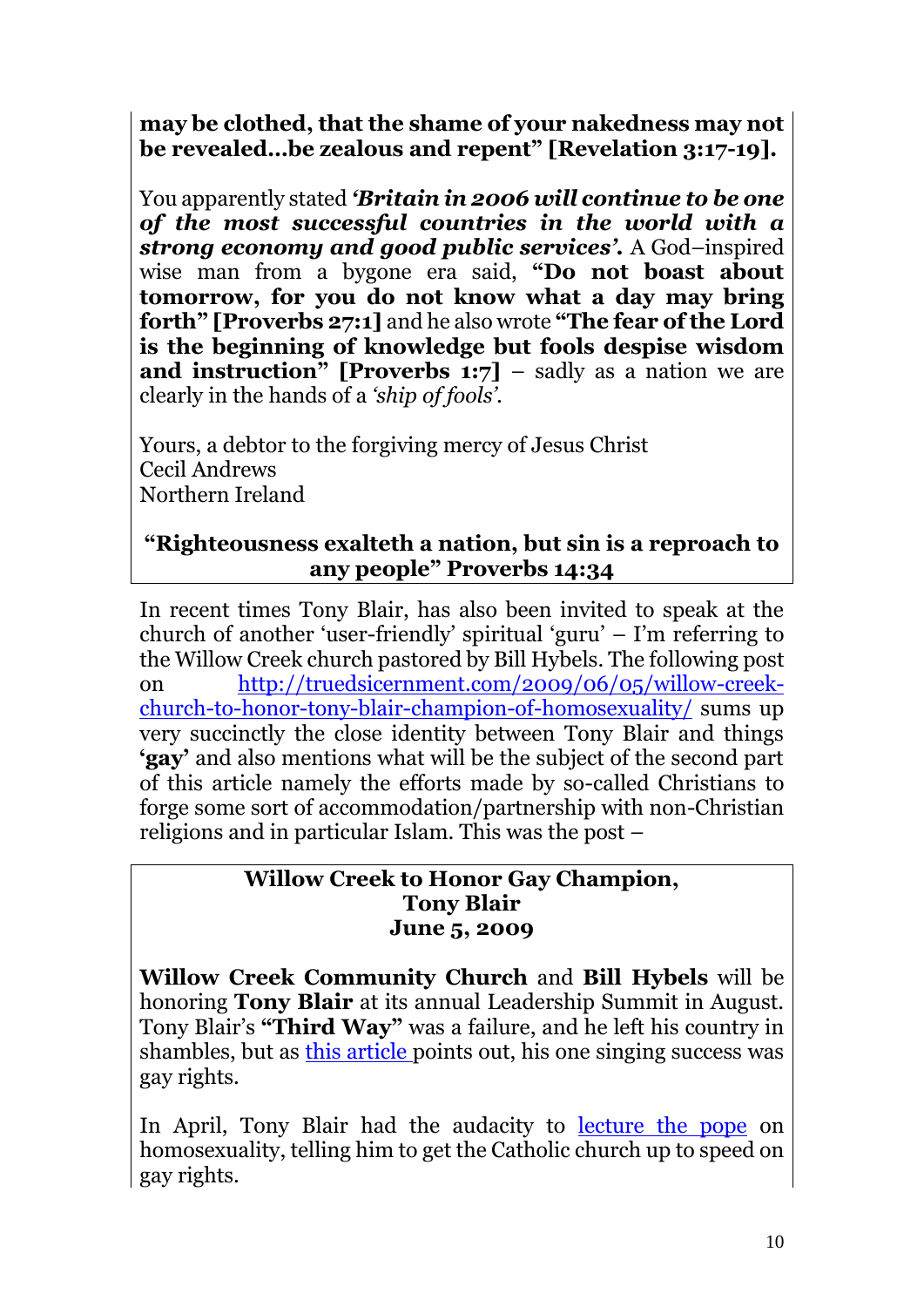Bill Hybels doesn't care where people are being led at his **"Leadership Summits."** He'll feature anyone who is an international celebrity, no matter that they are moral failures. Bill Clinton's visit to Willow Creek comes to mind. That's because Hybels long ago departed the faith once delivered to the saints in exchange for his own celebrity status and sense of importance.

Tony Blair is no example of biblical leadership. His new Faith Foundation is dedicated to interspirituality and the promotion of the United Nations' [Millennium Development Goals.](http://www.independent.co.uk/news/uk/home-news/blair-declares-his-faith-i-want-to-awaken-worlds-conscience-804519.html) He added that the foundation would focus on the **"Abrahamic faiths"** of Christianity, Judaism and Islam, as well as Hinduism, Sikhism and Buddhism, and that it would help people of those faiths **"discover what they share"** and **"help partner those within any of the faiths who stand up for peaceful co-existence and reject the extremist and divisive notion that faiths are in fundamental struggle against each other."** 

This is what Bill Hybels is promoting at Willow Creek as leadership for Christians to follow. God help us.

Returning to Mr Blair's challenge to the Pope, less than 2 years into his 'pilgrimage' as a Roman Catholic Mr Blair would appear to be displaying gross ignorance of just what precisely he has got himself into through becoming a Roman Catholic. In the Daily Mail of Saturday 11th April 2009, in an article titled **'Catholic leaders' rebuke for Blair'** Steve Doughty wrote the following –

'The new leader of English Catholics yesterday slapped down Tony Blair over his calls for gay rights in the Church. The Most Reverend Vincent Nichols said Roman Catholic thinking was **"rather different"** to the kind promoted by the former Prime Minister… he dismissed Mr Blair's grip on spiritual truths adding **"I think I will take my guide from Pope Benedict…"** The brush-off for Mr Blair followed an interview given by the former Prime Minister to a gay magazine, *Attitude,* in which he pressed for gay rights in the Church… Mr Blair said **"Actually we need an attitude of mind where rethinking and the concept of evolving attitudes becomes part of the discipline with which you approach your religious faith… my view is that rethinking is good, so let's carry on rethinking"**.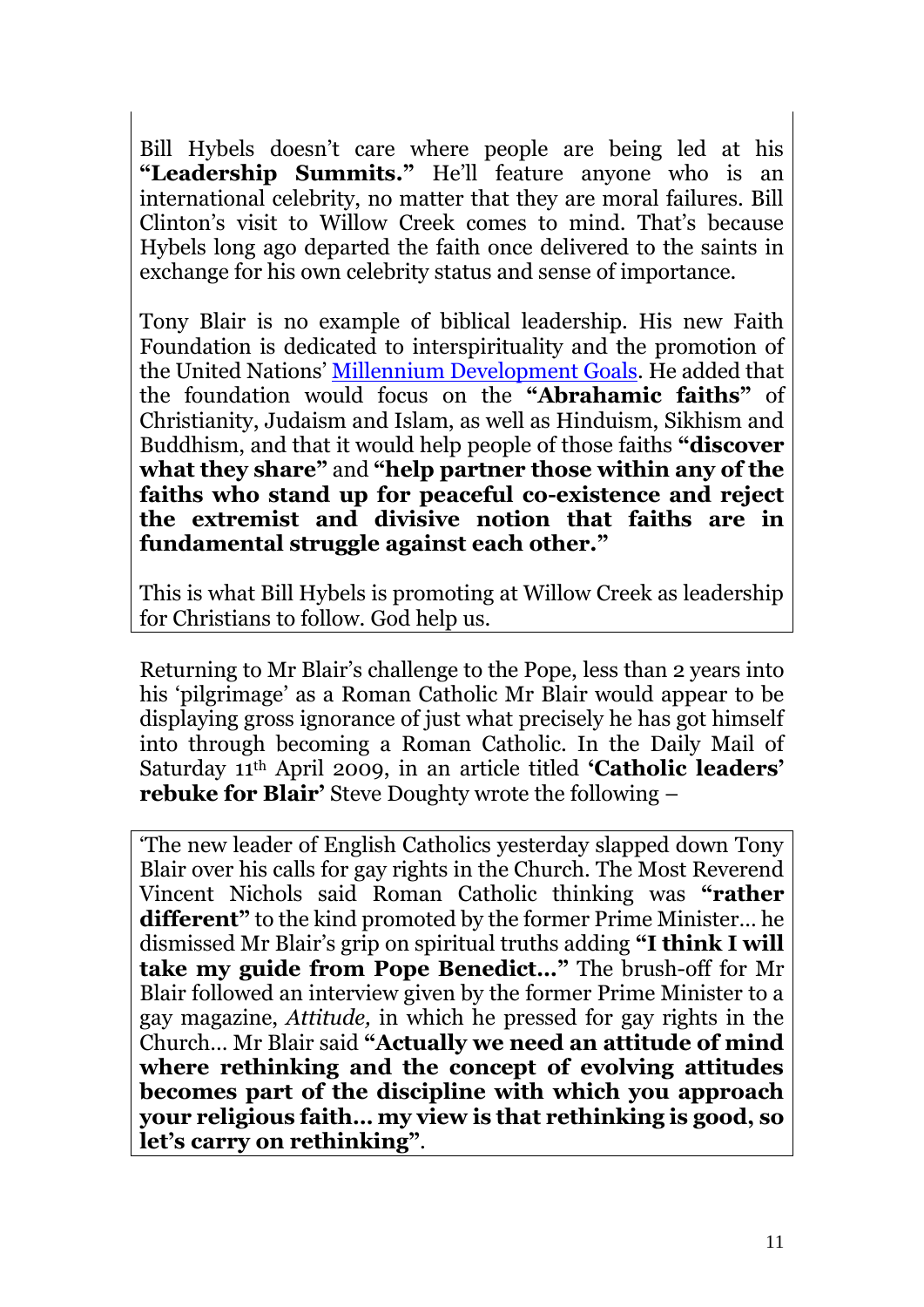Truly there is **"no new thing under the sun"** and it seems to me that Tony Blair would have been very popular and widely accepted in the days of The Judges where we read that **"every man did that which was right in his own eyes" Judges 21:25.**

Ann Widdecombe, the Conservative MP and another high-profile convert to Roman Catholicism back in April 1993 summed up Mr Blair's situation very well in her column in the Daily Express of Wednesday  $15<sup>th</sup>$  April 2009 when she wrote –

'All converts to the Roman Catholic faith have to make a very clear statement at the service of reception **"I believe all the church teaches to be revealed truth"**. Tony Blair, knowing full well the church's doctrine on homosexuality, must have made that statement. So, what happened? Did he agree with the Pope less than two years ago, but has since changed his mind? Or did he simply perjure himself? If it is a case of the latter then Anthony Charles Lynton Blair might care to consider that, whereas he could fool the British people and fool Parliament, he cannot fool Almighty God'.

Tony Blair needs to take a fresh look at the **Catechism of the Catholic Church** and in particular **Paragraph 882** that states in part **'The Roman Pontiff, by reason of his office as Vicar of Christ, and as pastor of the entire Church, has full, supreme and universal power over the whole Church, a power which he can always exercise unhindered'.** Tony Blair clearly has aspirations to be the first President of the European Union should the Lisbon Treaty [basically a European Constitution] be foisted upon the peoples of Europe but he will learn that as a Roman Catholic he, like countless European Roman Catholic monarchs and presidents before him, over the past 14 centuries or so, must bow the knee to their spiritual master, the Pope of Rome. **Canon 1442** of Rome's **Code of Canon Law** states **'The Roman Pontiff is the supreme judge for the whole catholic world. He gives judgments either personally, or through the ordinary tribunals of the apostolic See, or through judges whom he delegates'.**

Rev J A Wylie in his 1851 award-winning book **'The Papacy'** wrote these enlightening words [pages 146-149]

**'We have shown in the foregoing chapter that nothing in all past history is better authenticated than the fact that**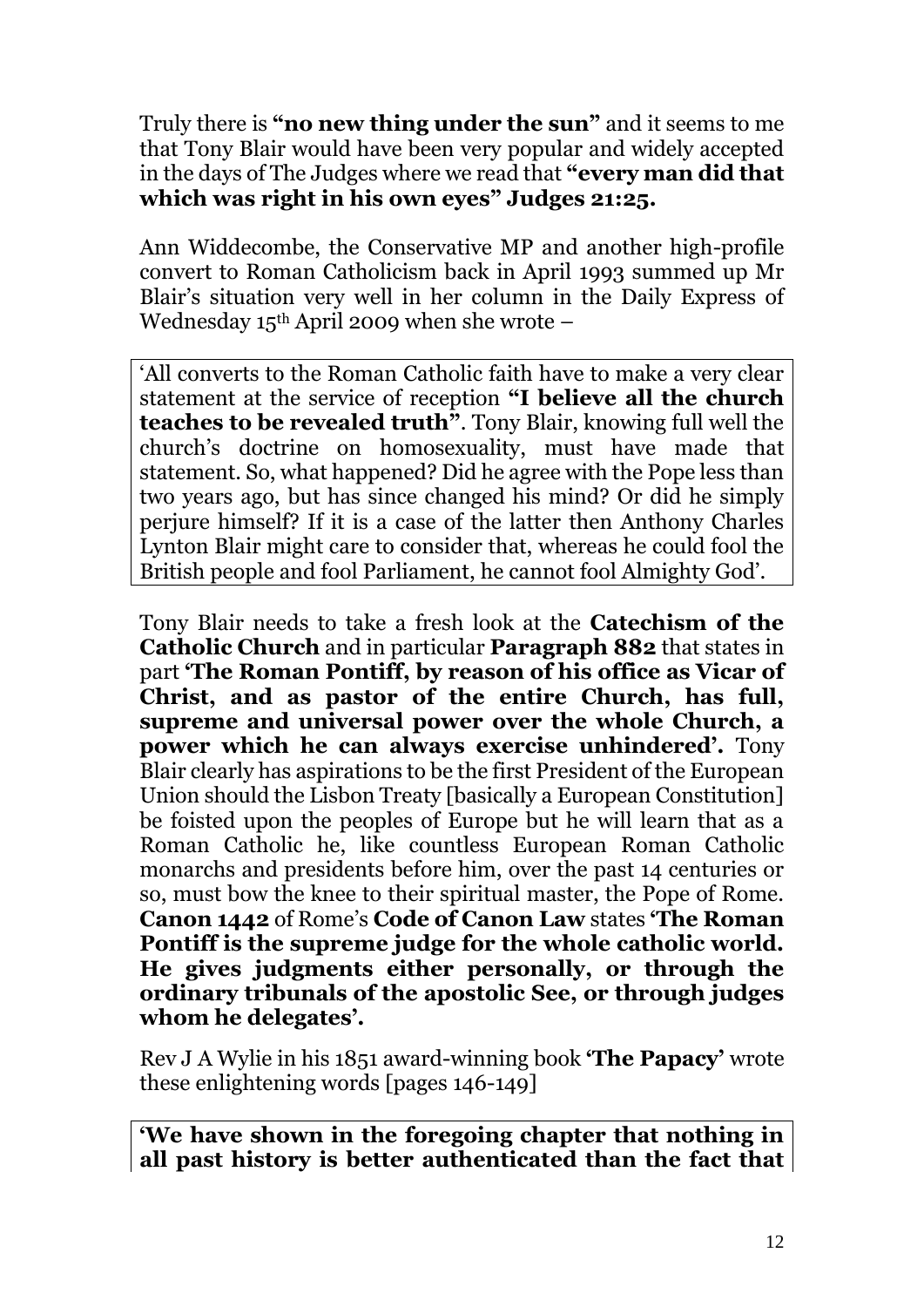**the Papacy has claimed supremacy over kings and kingdoms… though the Church of Rome is silent on her claims meanwhile, we are not warranted to take that silence for surrender. They are not claims renounced; they are simply claims not asserted… the Church of Rome cannot renounce this claim because** (according to her own claims) **she is infallible'**

Earlier in his book, and perhaps Mr Blair should take a special note of this, Mr Wylie wrote on page 102 –

# **'History presents us with a list of not less than sixty-four emperors and kings deposed by the popes'**

Those well acquainted with the ministry of **'Take Heed'** will know that I am no fan of the Belfast Telegraph's Religion Correspondent, Alf McCreary, but he wrote some rather apt comments in his column of Saturday 25th April 2009 –

**'Ambiguity in politics sometimes works but it can lead to chaos. In the field of religion, it can also create an erosion of core beliefs and this is why Mr Blair's advice to Pope Benedict is so misplaced… Blair in many senses is a failed politician and his advice to Church leaders, including the Pope, is not only misleading but dangerous'.**

Whilst Tony Blair failed to make any impact on the thinking of the Pope or the Roman Catholic church in the matter of **'things gay'** it would appear that he has certainly had much greater success in impacting, influencing and changing the attitude and views of Rick Warren in these areas and in consequence Rick Warren, in his further departure from the clear teaching of God's Word, is on this issue **"waxing (becoming) worse and worse".**

I want now to move to the second subject where I believe both Rick Warren and Tony Blair are jointly in tandem **deceiving and being deceived** and that is the **'Interfaith'** issue.

Wherever he goes and speaks Rick Warren is for the most part invariably introduced as 'Pastor' Rick Warren for of course he is the 'Pastor' of his Saddleback Church in Southern California. That being the case it was appropriate that I began this article by looking at some verses from Paul's second letter to Timothy which, along with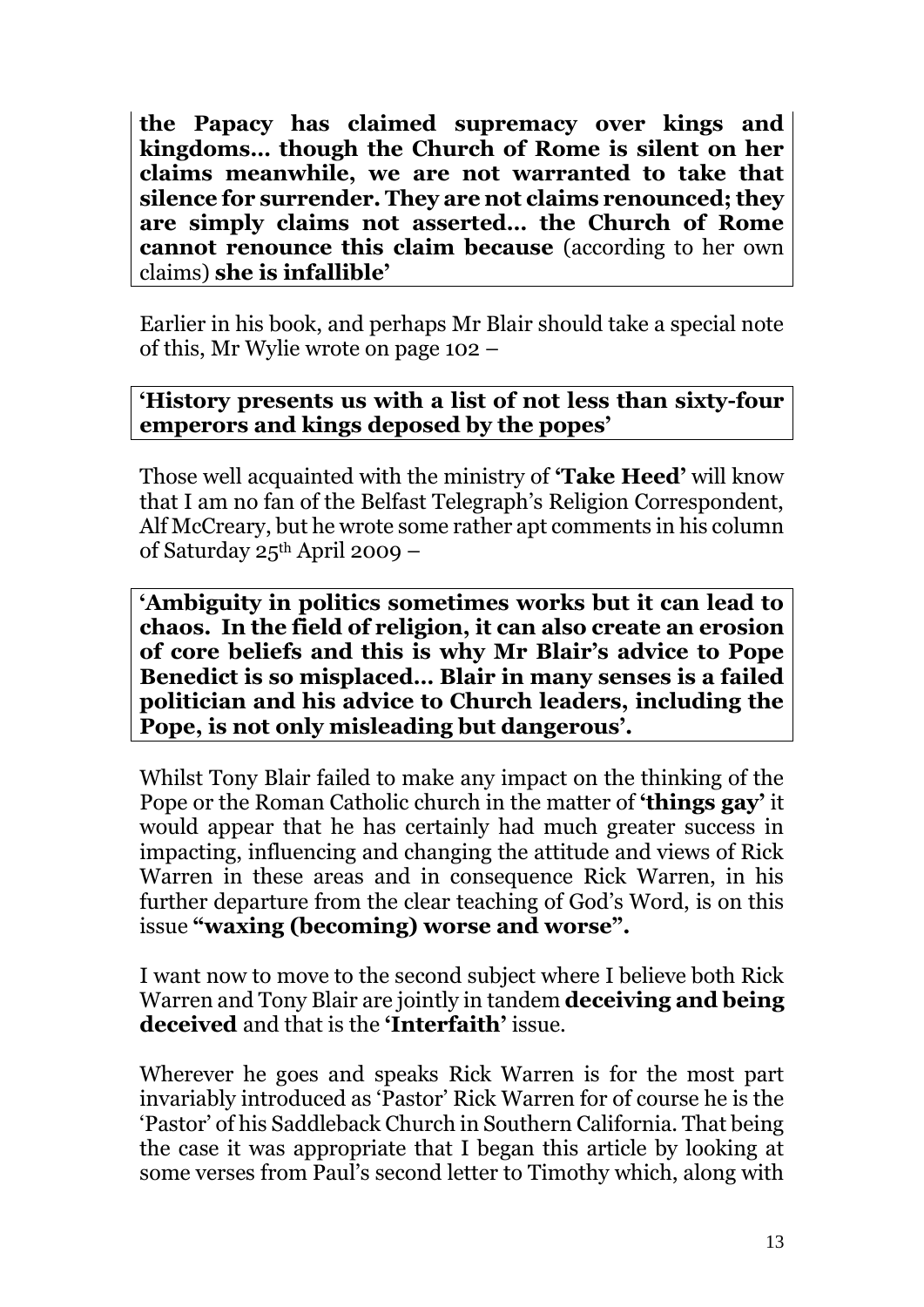his first letter to Timothy and his letter to Titus are commonly referred to as the 'Pastoral' epistles because they contain much instruction and guidance for 'pastors' as they seek to fulfil the role of 'pastor' of a church.

Moving on from the verses in chapter 3 of 2nd Timothy that I referred to earlier I want now to quote some portions from the early verses  $[1-5]$  of 2<sup>nd</sup> Timothy chapter 4 as we begin our look at this **'Interfaith'** issue. Paul wrote, **"I charge thee before God and the Lord Jesus Christ… Preach the word; be instant in season, out of season… endure afflictions, do the work of an evangelist"**.

Paul was really reminding Timothy that as a pastor he had been commissioned to serve the Lord Jesus Christ and that it is to Him that he must ultimately give an account for his service as a Christian pastor. Paul immediately identifies the first and foremost responsibility of a pastor and that is to preach God's Word. He is not to be a philosopher or a psychologist or a politician, he is to be a preacher. Dr Ironside wrote **'He** (Paul) **did not tell Timothy to preach philosophy, nor preach politics, nor preach some system of morals, but** *preach the Word!'* 

Secondly, he must be ready to do that irrespective of what the prevailing 'climate' happens to be where preaching is concerned – he must be prepared to boldly proclaim God's Word whether the cultural winds are for or against biblical preaching.

Commenting in his bible study notes on the words **"be instant"**, Pastor John MacArthur wrote **'Here the form of the verb suggests the complementary ideas of urgency, preparedness and readiness. It was used of a soldier prepared to go into battle or a guard who was continually alert for any surprise attack – attitudes which are imperative for a faithful preacher'**.

Dr Ironside wrote **'Paul is really saying, "Be constantly on the outlook for opportunities to glorify God and to make Him known to others"'**.

Commenting then on **"in season and out of season"** Pastor MacArthur wrote **'The faithful preacher must proclaim the Word when it is popular and/or convenient AND when it**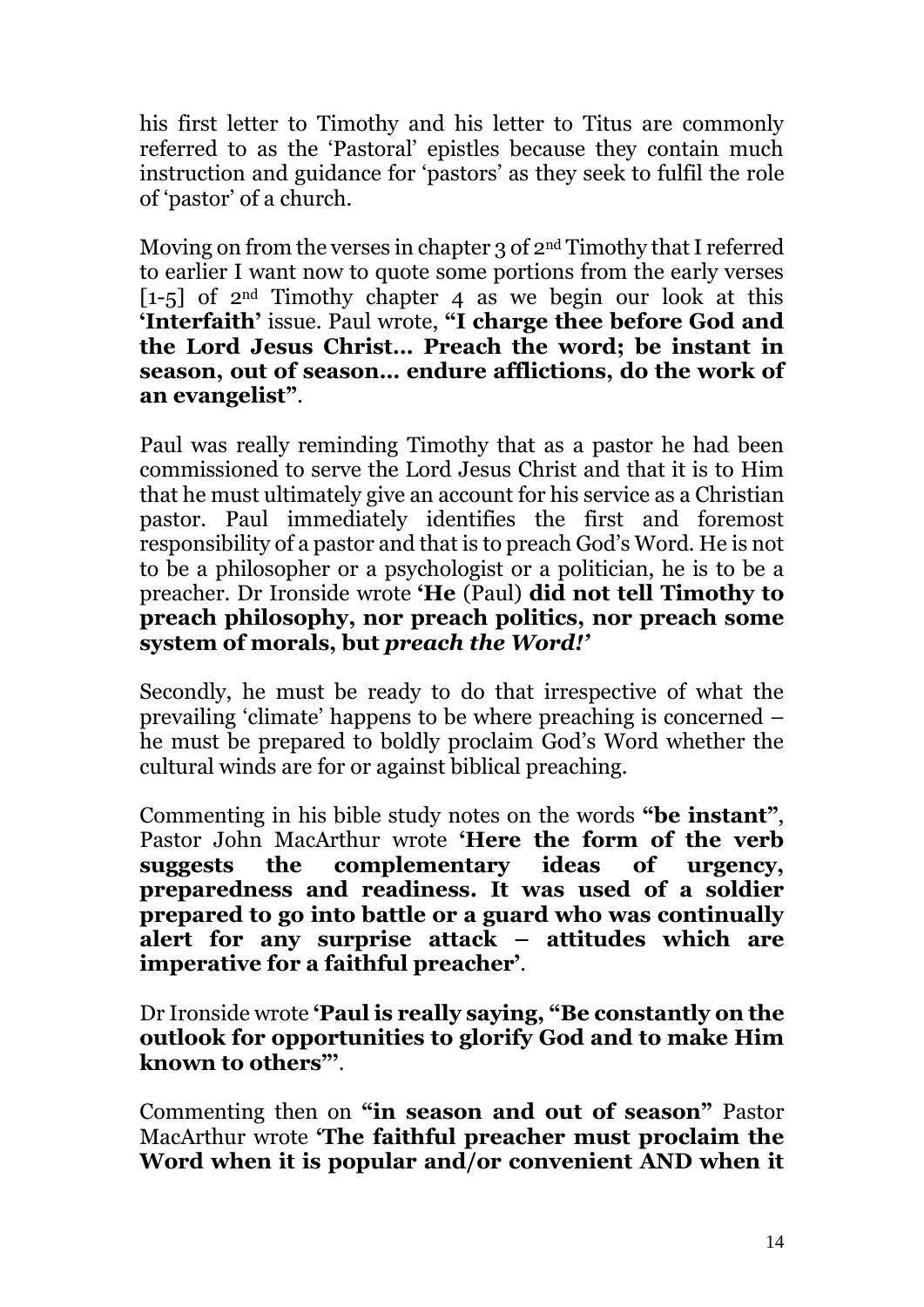**is not, when it seems suitable to us AND when it seems not. The dictates of popular culture, tradition, reputation, acceptance or esteem in the community (or in the church) must never alter the true preacher's commitment to proclaim God's Word'.**

Commenting finally on **"do the work of an evangelist"** Pastor MacArthur wrote **'this word always refers to a specific office of ministry for the purpose of preaching the gospel to non-Christians…** (whilst) **Paul did not call Timothy to the office of an evangelist** (he instructed him) **to "do the work" of one'.**

Dr Ironside wrote **'I do not think Timothy was an evangelist. I think as I read over the passages of Scripture that give information regarding the character of his work, that he was a pastor… But Paul says to him "Do not forget the gospel: men are dying in their sins. Do not be so occupied with feeding the flock** (Cecil - or in Rick Warren's case - other matters) **that you overlook the need of those who are out of Christ; do the work of an evangelist'.**

Paul was certainly no hypocrite, he did not say one thing and then do something completely different. When he gave these instructions to 'pastor' Timothy he was outlining the approach that he himself had adopted. He had preached in some very inhospitable spiritual 'climates' – he reminded the believers in Corinth that **"I brethren, when I came to you, came not with excellency of speech or of wisdom, declaring unto you the testimony of God. For I determined not to know anything among you except Jesus Christ and him crucified".** In Corinth Paul would have been confronted with an array of cultures, false religions and gross immorality but he simply **"preached the word"** and **"did the work of an evangelist".**

Earlier I also quoted from verse 5 the phrase **"endure afflictions"**  and Paul certainly had to do that in the wake of his preaching and evangelism in places like Philippi, [see Acts 16: 19-23] Thessalonica, [see Acts 17:5-14] and Ephesus {see Acts 19:23 – 20:1]. When a pastor is faithful in his preaching and his evangelism he will very likely experience what Paul wrote in verse 12 of chapter 3 **"and all that will live godly in Christ Jesus shall suffer persecution".**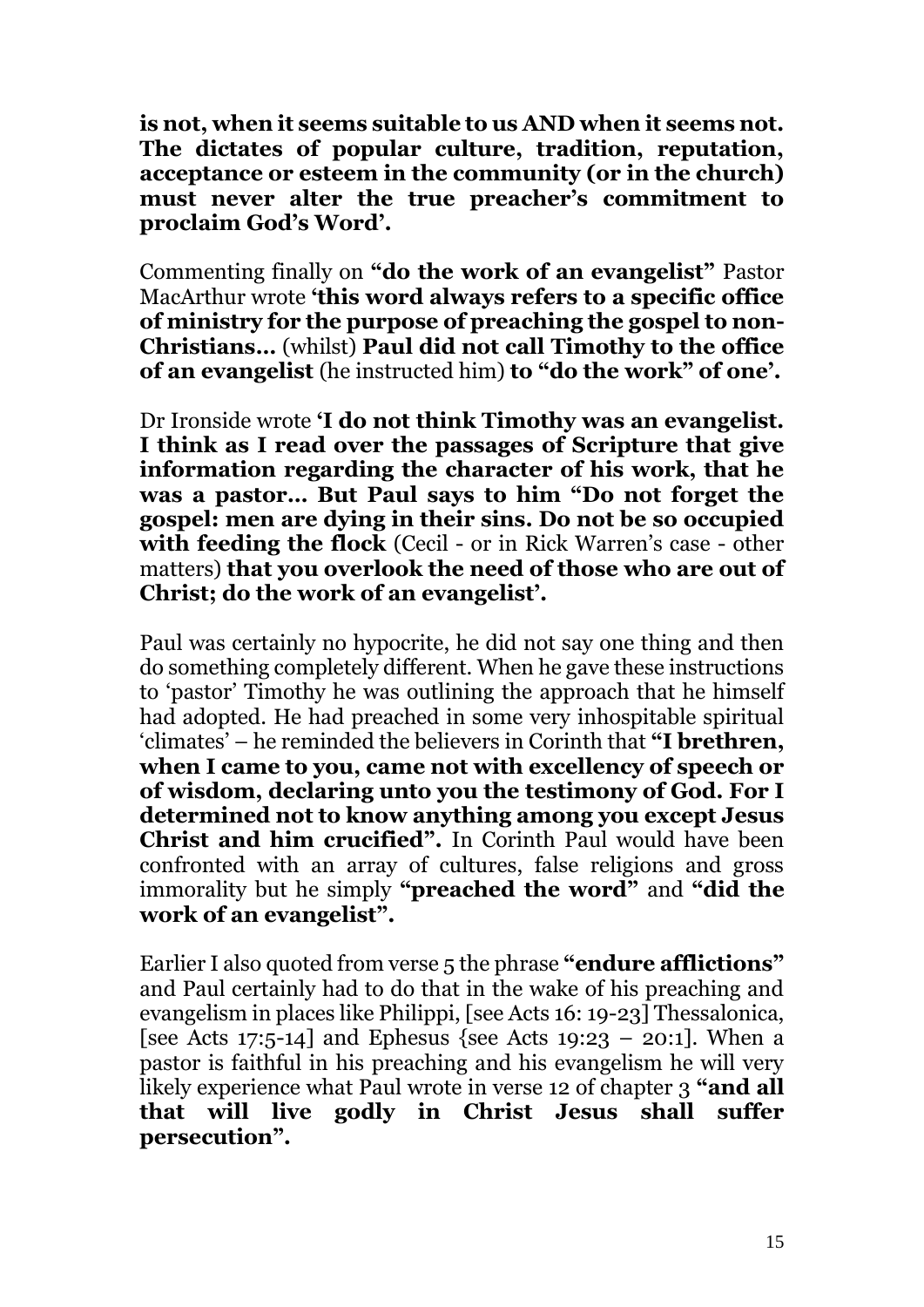When addressing those of differing cultures, philosophies and religions Paul 'stuck to his gospel guns' and this is well illustrated when he addressed the philosophical and religious groups in Athens as we read in Acts 17:16-33. At the heart of his preaching and evangelism was this simple statement in verse 23 **"as I passed by, and beheld your devotions, I found an altar with this inscription, To The Unknown God. Whom therefore ye ignorantly worship, HIM DECLARE I UNTO YOU".**

Has Rick Warren adopted the approach of **'being instant, in season and out of season'** to **'preach the word'?** Sadly the answer is a resounding **'no'**. In a previous article I outlined how, when invited to address a large group of Jewish rabbis and religious leaders, he did not preach Christ and did not seek to evangelise them but rather he shared 'principles' with them as to how they could grow and enlarge their unbelieving faith communities. You can read this article on –

# [http://www.takeheed.info/Assorted\\_Articles/Contemporary/Rick-](http://www.takeheed.info/Assorted_Articles/Contemporary/Rick-Warren-and-Judaism.pdf)[Warren-and-Judaism.pdf](http://www.takeheed.info/Assorted_Articles/Contemporary/Rick-Warren-and-Judaism.pdf)

In that article, I mentioned that another who heard him speak to the Jewish leaders was a leading American Muslim called Dr Ingrid Mattson, **President of the Islamic Society of North America**. Like Rick Warren, who had a high-profile involvement at President Obama's when he led in 'prayer'.

You can read my assessment of this 'prayer' on –

[http://www.takeheed.info/Assorted\\_Articles/Contemporary/Rick-](http://www.takeheed.info/Assorted_Articles/Contemporary/Rick-Warren-the-art-of-politically-correct-praying.pdf)[Warren-the-art-of-politically-correct-praying.pdf](http://www.takeheed.info/Assorted_Articles/Contemporary/Rick-Warren-the-art-of-politically-correct-praying.pdf)

Dr Mattson also had an opportuniy at that time to pray for the Obamas as you can read on –

[http://www.associatedcontent.com/article/1402878/hamasfriendl](http://www.associatedcontent.com/article/1402878/hamasfriendly_ingrid_mattson_to_join.html) [y\\_ingrid\\_mattson\\_to\\_join.html](http://www.associatedcontent.com/article/1402878/hamasfriendly_ingrid_mattson_to_join.html)

This Warren-Mattson connection will I think therefore explain how 'Pastor' Rick Warren came to be an invited guest speaker at the 4th July 2009 **Islamic Society of North America** conference held in Washington – a rather interesting report on this and talk and also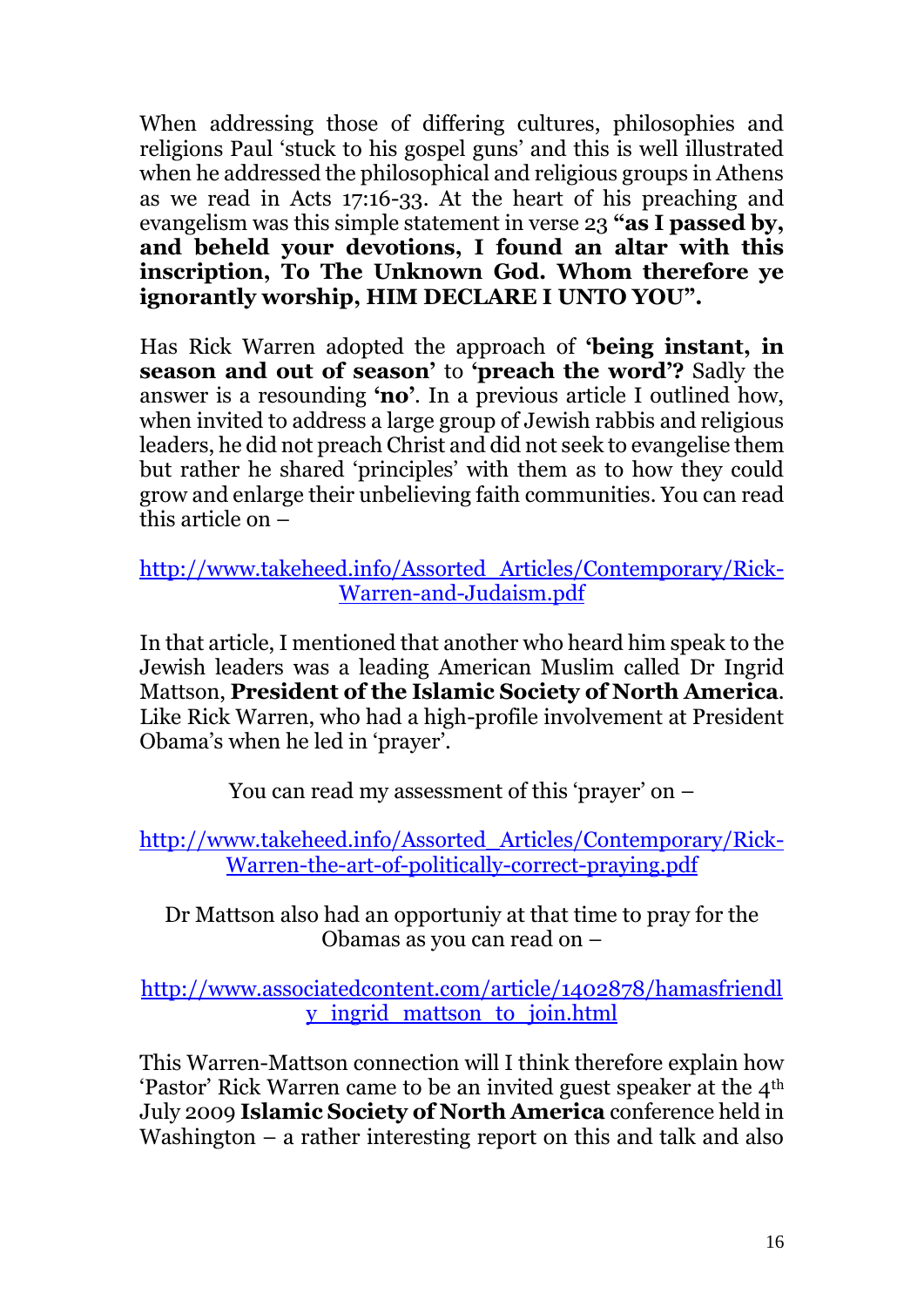Mr Warren's previous address to the Jewish leaders is recorded on

[http://www.jewishjournal.com/thegodblog/item/rick\\_warren\\_sp](http://www.jewishjournal.com/thegodblog/item/rick_warren_speaks_to_islamic_society_of_north_america_20090706/) eaks to islamic society of north america 20090706/

You can watch what Rick Warren said to the **ISNA** on

-

<https://www.youtube.com/watch?v=qQak4l60Dt4>

It is perfectly clear that Rick Warren is shunning the instruction of Paul to Timothy – why is he doing that? I believe he simply fails to understand the Christian 'mission' in this world. The Christian 'mission' is not to 'patch-up' and 'pacify' the world by employing Rick Warren's famous [infamous] 3-legged stool analogy – that a partnership of governments, business and religions will solve global problems and bring about 'social cohesion' and world peace.

Mr Warren, the Christian 'mission' is not to moralise, civilise or sanitise the world but to evangelise the world so that those for whom Christ died will be savingly called out, discipled and prepared for the eternal glory with Christ that is yet to come.

The following portion from an article that highlights Warren's 3 legged stool approach will illustrate where his 'mission' priorities seem to lie – the full article can be accessed on [http://www.rickwarrennews.com/080806\\_hivconf.htm](http://www.rickwarrennews.com/080806_hivconf.htm)

**'During the session, the leaders spoke of how each of their segments of society – government, business and church – can work in tandem to solve the problem of HIV/AIDS. "Both a one-legged and a two-legged stool will fall over, but a three-legged stool will stand," Pastor Warren explained. "There is a public sector role of government and NGOs; there is the private or profit sector role of businesses; and there is the faith sector role of churches and houses of worship'.**

In an article called **'The Power of Parishioners'** that was published in 2007 Rick Warren wrote this –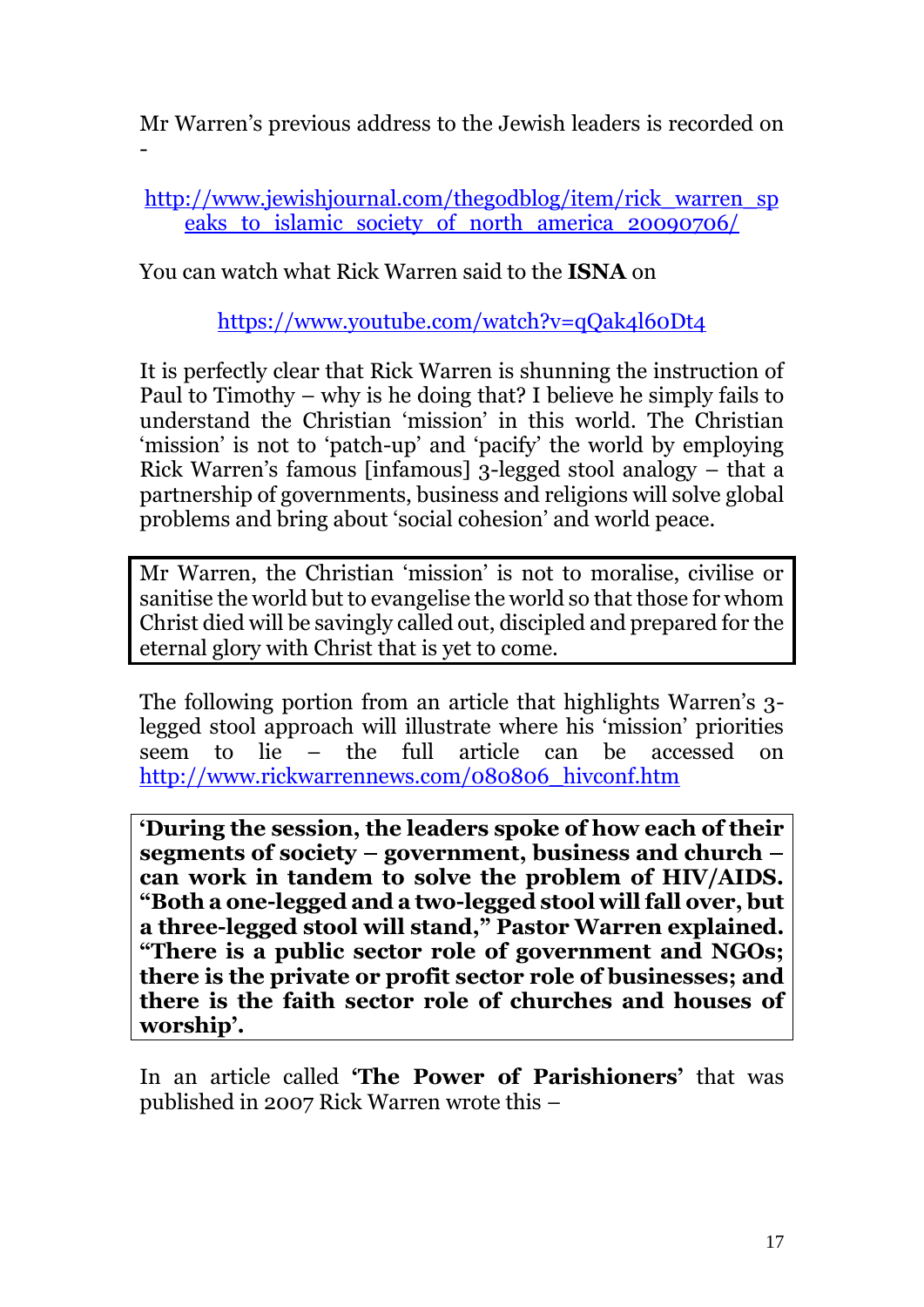**'The three-legged model of cooperation is something we call the P.E.A.C.E. plan (partner with congregations; equip leaders; assist the poor; care for the sick; educate the next generation). This is a response to the five global problems I mentioned earlier: spiritual emptiness, corruption, poverty, disease and illiteracy. To date Saddleback Church has dispatched more than 4,000 members to more than 65 countries to participate in P.E.A.C.E. projects, in addition to 3,500 other members who served overseas before we launched the plan… It's time to lay aside our prejudices and work together'.**

Whilst these are noble social and humanitarian goals they are not the 'mission' of Christ's Church. When a woman came and anointed the Lord with expensive ointment [See Matthew 26:7] the disciples were very indignant at what they perceived to be a waste of something so valuable and they outlined what could be viewed as the first 'social gospel' - **"this ointment might have been sold for much and given to the poor"** [Matthew 26:9].

The Lord responded with **"ye have the poor always with you"**  [Matthew 26:11] indicating clearly that the gospel priority is not the eradication of poverty – yes there will always be opportunities for Christians to be charitable but worship of the Lord Jesus Christ clearly takes priority over any earth-bound social activity and as only true believers can worship 'in spirit and in truth' then gospel proclamation should be the priority of Christ's Church.

In looking at Mr Warren's huge emphasis on charitable social activity I am once more drawn back to something that Loraine Boettner wrote on pages 30-31 of his classic work on **'Roman Catholicism'** [another religious system that places undue emphasis on charitable, social activity, because of course of their 'faith+works' "gospel"].

For me these words show very clearly how the 'mission' of Christ's Church can so easily and seductively be highjacked and turned into nothing more than a desire to better mankind's lot whilst here on earth.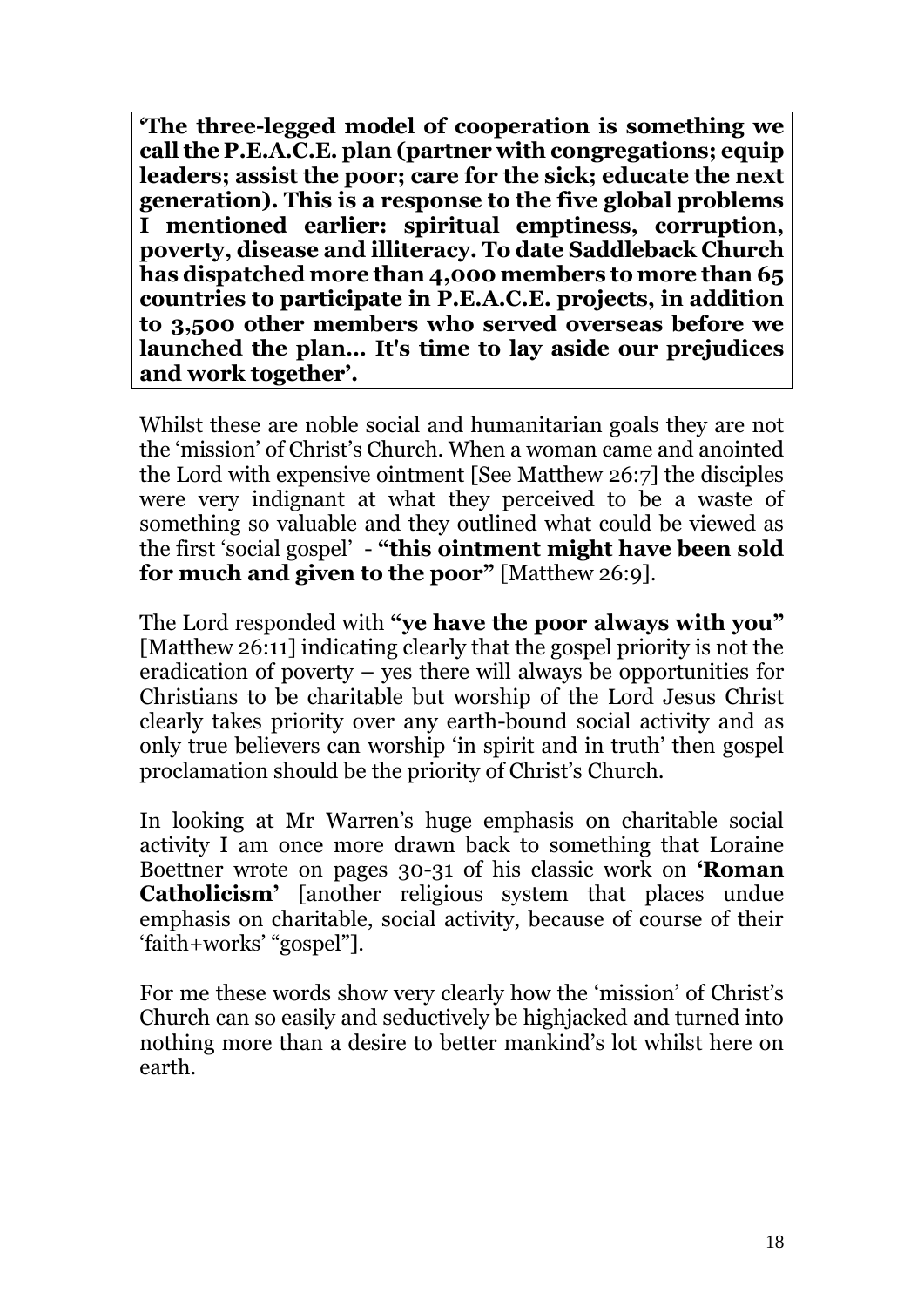Loraine Boettner wrote under a sub-heading of 'The Church in Politics'

'She must not allow herself to be used as a pressure group for the securing of certain rights and temporal benefits for men, nor to pressure the state for reform measures even though such reforms may be needed and desirable from the Christian viewpoint. Christians as individuals are indeed to work for whatever reforms may be needed but the Church is not to do so in her corporate capacity. Such action on the part of the Church almost invariably will detract from her primary mission of the proclamation of The Gospel and ministering to the spiritual needs of men and will tend to give people a wrong conception as to what her mission really is'.

As for any faithful church touting an earthbound **P.E.A.C.E.** plan well this is really just an unscriptural pipe dream. Christ Himself never promised that He would bring peace upon the earth – quite the opposite in fact as we read in **Luke 12:51 "Suppose ye that I am come to give peace on earth? I tell you, nay, but rather division".** Conversion to Christ brings 'peace with God' which is why Paul, in the midst of writing about spiritual warfare, referred to **"the gospel of peace" [Ephesians 6:15].**

Commenting on the parallel record of **Luke 12:51** as found in **Matthew 10:34** John MacArthur in his bible study notes wrote – **'Though the ultimate end of the gospel is peace with God (John 14:27; Romans 8:6) the immediate result of the gospel is frequently conflict. Conversion to Christ can result in strained family relationships, persecution and even martyrdom. Following Christ presupposes a willingness to endure such hardships** [remember Paul's words to Timothy in 2nd Timothy 4:5 **"endure afflictions"**]**. Though He is called "Prince of Peace" (Isaiah 9:6) Christ will have no one deluded into thinking that He calls believers to a life devoid of all conflict'.**

Now, before returning to comment specifically upon what Rick Warren said to the **ISNA**, as can be seen on the link that I mentioned earlier on

<https://www.youtube.com/watch?v=qQak4l60Dt4>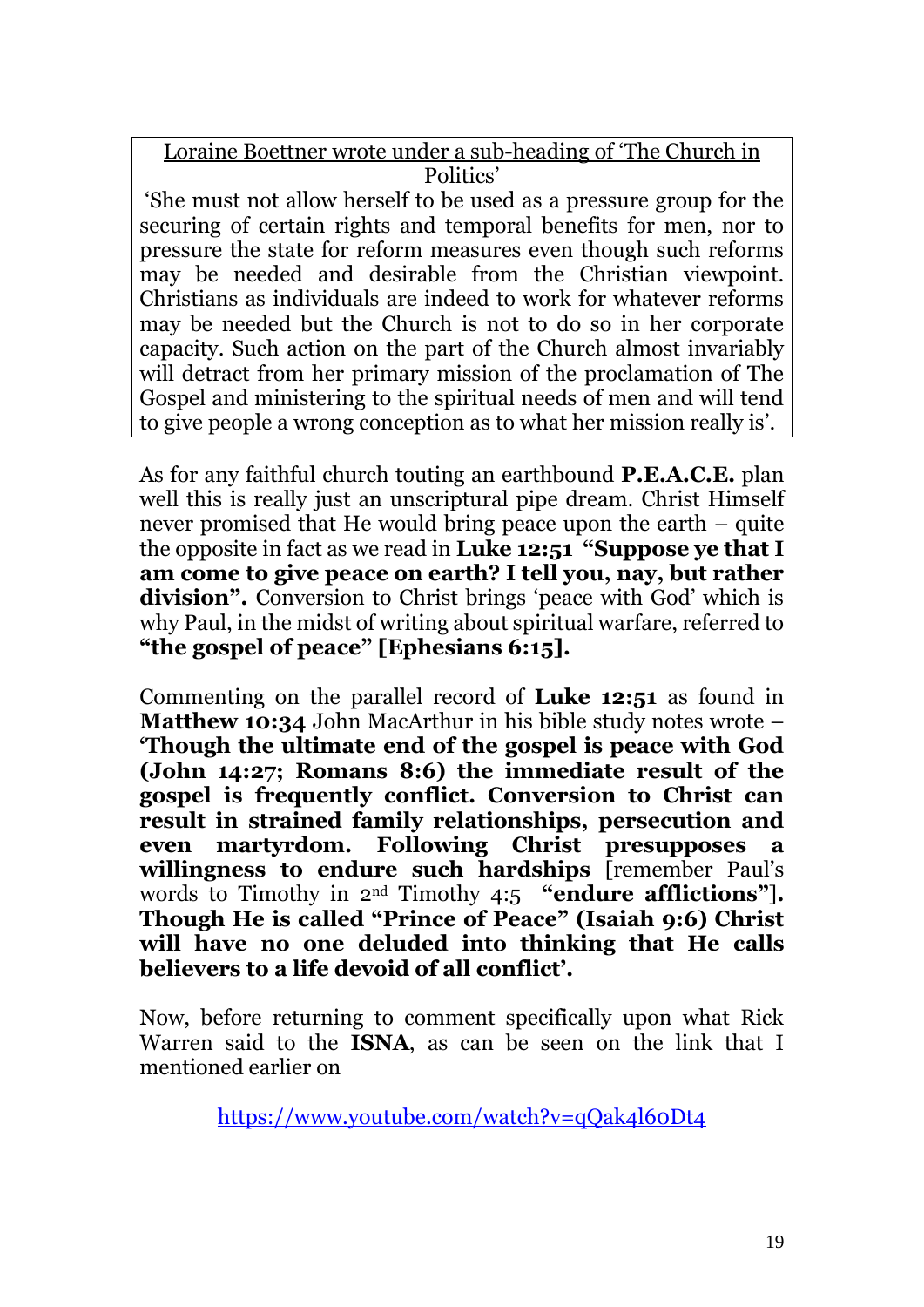I think it is important, by way of background, to be aware of another initiative that Rick Warren [and also Bill Hybels and also the founding father of the user-friendly movement, Robert Schuller, plus also the 'emerging church' heretic Brian McLaren] gave their support to and that was a November 2007 supposed evangelical response to a statement put out in October 2007 by a group of Islamic authorities and scholars.

Their statement was called **'A Common Word Between Us and You'** and it in turn had been prompted by controversial comments made by Pope Benedict the previous year in Regensburg. You can view the background to and wording of this **'Common Word'** on [www.acommonword.com](http://www.acommonword.com/)

Discerning evangelicals were able to see through the deceptive nature and aims of this carefully crafted **'Common Word'** but of course you then have the pseudo evangelicals such as Mr Warren and Mr Hybels etc and they were well and truly taken in by this Islamic 'overture'. Dr Patrick Sookhdeo of the Barnabas Fund published helpful articles on this initiative and they can be viewed on

[http://www.barnabasfund.org/UK/News/Archives/Response-to](http://www.barnabasfund.org/UK/News/Archives/Response-to-open-letter-and-call-from-Muslim-religious-leaders-to-Christian-leaders-13-October-2007.html?&quicksearch=response+to+a+common+word&seperate%5bgeneral%5d=1)[open-letter-and-call-from-Muslim-religious-leaders-to-Christian](http://www.barnabasfund.org/UK/News/Archives/Response-to-open-letter-and-call-from-Muslim-religious-leaders-to-Christian-leaders-13-October-2007.html?&quicksearch=response+to+a+common+word&seperate%5bgeneral%5d=1)[leaders-13-October-](http://www.barnabasfund.org/UK/News/Archives/Response-to-open-letter-and-call-from-Muslim-religious-leaders-to-Christian-leaders-13-October-2007.html?&quicksearch=response+to+a+common+word&seperate%5bgeneral%5d=1)

[2007.html?&quicksearch=response+to+a+common+word&sepera](http://www.barnabasfund.org/UK/News/Archives/Response-to-open-letter-and-call-from-Muslim-religious-leaders-to-Christian-leaders-13-October-2007.html?&quicksearch=response+to+a+common+word&seperate%5bgeneral%5d=1) [te\[general\]=1](http://www.barnabasfund.org/UK/News/Archives/Response-to-open-letter-and-call-from-Muslim-religious-leaders-to-Christian-leaders-13-October-2007.html?&quicksearch=response+to+a+common+word&seperate%5bgeneral%5d=1)

**One extract from this reads – 'The message is that if Christians will accept Islam's concept of the unity of God**  (thus denying the basic doctrines of the Trinity and deity of Christ)**, Muslims will accept the Christian values of love for God and neighbour as central to Islam. Thus a radical revolutionary change in Christianity is demanded in exchange for a superficial change of emphasis in Islamic perceptions'.**

[http://www.barnabasfund.org/UK/News/Archives/Barnabas-](http://www.barnabasfund.org/UK/News/Archives/Barnabas-Fund-Response-to-the-Yale-Center-for-Faith-and-Culture-Statement.html?&quicksearch=response+to+a+common+word&seperate%5bgeneral%5d=1)[Fund-Response-to-the-Yale-Center-for-Faith-and-Culture-](http://www.barnabasfund.org/UK/News/Archives/Barnabas-Fund-Response-to-the-Yale-Center-for-Faith-and-Culture-Statement.html?&quicksearch=response+to+a+common+word&seperate%5bgeneral%5d=1)[Statement.html?&quicksearch=response+to+a+common+word&s](http://www.barnabasfund.org/UK/News/Archives/Barnabas-Fund-Response-to-the-Yale-Center-for-Faith-and-Culture-Statement.html?&quicksearch=response+to+a+common+word&seperate%5bgeneral%5d=1) [eperate\[general\]=1](http://www.barnabasfund.org/UK/News/Archives/Barnabas-Fund-Response-to-the-Yale-Center-for-Faith-and-Culture-Statement.html?&quicksearch=response+to+a+common+word&seperate%5bgeneral%5d=1)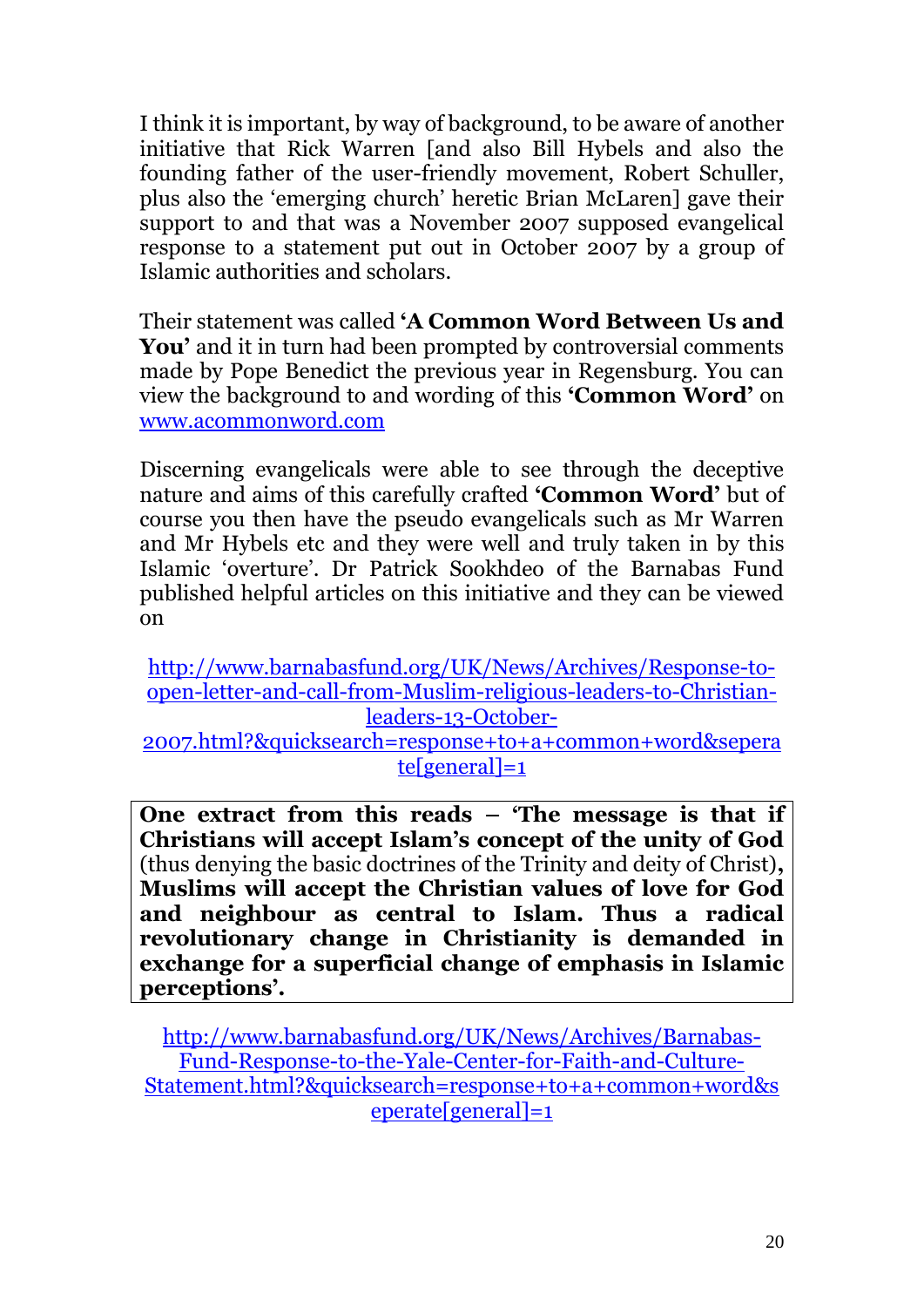One extract from this reads – 'Hartford Seminary in Connecticut, one of America's oldest theological schools, was founded in 1834 by Calvinists who left Yale College to found a new institution of Christian learning. In the early decades of the twentieth century Hartford was a leading institution in the evangelization of Muslims… Today, Muslims make up 35 percent of the student body at Hartford Seminary, an institution which a few generations ago was training Christians to evangelize Muslims. The case of Hartford Seminary shows how the laudable desire to understand Islam and Muslims has brought a Calvinist foundation with a strong missionary emphasis to the point of using its resources to train and equip Muslims to strengthen other Muslims in their faith.'

[http://www.barnabasfund.org/UK/News/Archives/Reflections](http://www.barnabasfund.org/UK/News/Archives/Reflections-by-Barnabas-Fund-on-the-Final-Declaration-of-the-Yale-Common-Word-Conference-July-2008.html?&quicksearch=response+to+a+common+word&seperate%5bgeneral)[by-Barnabas-Fund-on-the-Final-Declaration-of-the-Yale-](http://www.barnabasfund.org/UK/News/Archives/Reflections-by-Barnabas-Fund-on-the-Final-Declaration-of-the-Yale-Common-Word-Conference-July-2008.html?&quicksearch=response+to+a+common+word&seperate%5bgeneral)[Common-Word-Conference-July-](http://www.barnabasfund.org/UK/News/Archives/Reflections-by-Barnabas-Fund-on-the-Final-Declaration-of-the-Yale-Common-Word-Conference-July-2008.html?&quicksearch=response+to+a+common+word&seperate%5bgeneral)[2008.html?&quicksearch=response+to+a+common+word&sepera](http://www.barnabasfund.org/UK/News/Archives/Reflections-by-Barnabas-Fund-on-the-Final-Declaration-of-the-Yale-Common-Word-Conference-July-2008.html?&quicksearch=response+to+a+common+word&seperate%5bgeneral) [te\[general\]](http://www.barnabasfund.org/UK/News/Archives/Reflections-by-Barnabas-Fund-on-the-Final-Declaration-of-the-Yale-Common-Word-Conference-July-2008.html?&quicksearch=response+to+a+common+word&seperate%5bgeneral)=

One extract from this reads – **'Although we respect and love Muslims, Christians cannot accept Islam as an equal and valid revelation from God. The denial of the deity of Christ and His redemptive work as well as of the Trinity will always stand in the way of interfaith dialogue and cooperation. Just as Muslims cannot accept the Christian denial of Muhammad's prophethood and the Qur'an's status as the word of God, so Christians must take a clear stand on the central doctrines of their faith. To do so might result in a loss of popularity and influence, but loyalty and faithfulness to Christ, to His people and to His mission are much more important in God's eyes…. In sum, inherent in this process is the danger of downplaying the uniqueness and deity of Christ, the Bible as the word of God, and mission as a Christian imperative. It may also promote Christian acceptance of Islam and other religions as valid and salvific ways to God. We pray that in our varied globalised and plural world contexts we as Christians may continue to be faithfully focused on Jesus Christ as Lord and Saviour and not lose heart in bearing witness to God in Christ reconciling the world to Himself (2. Corinthians 5:17-21).'**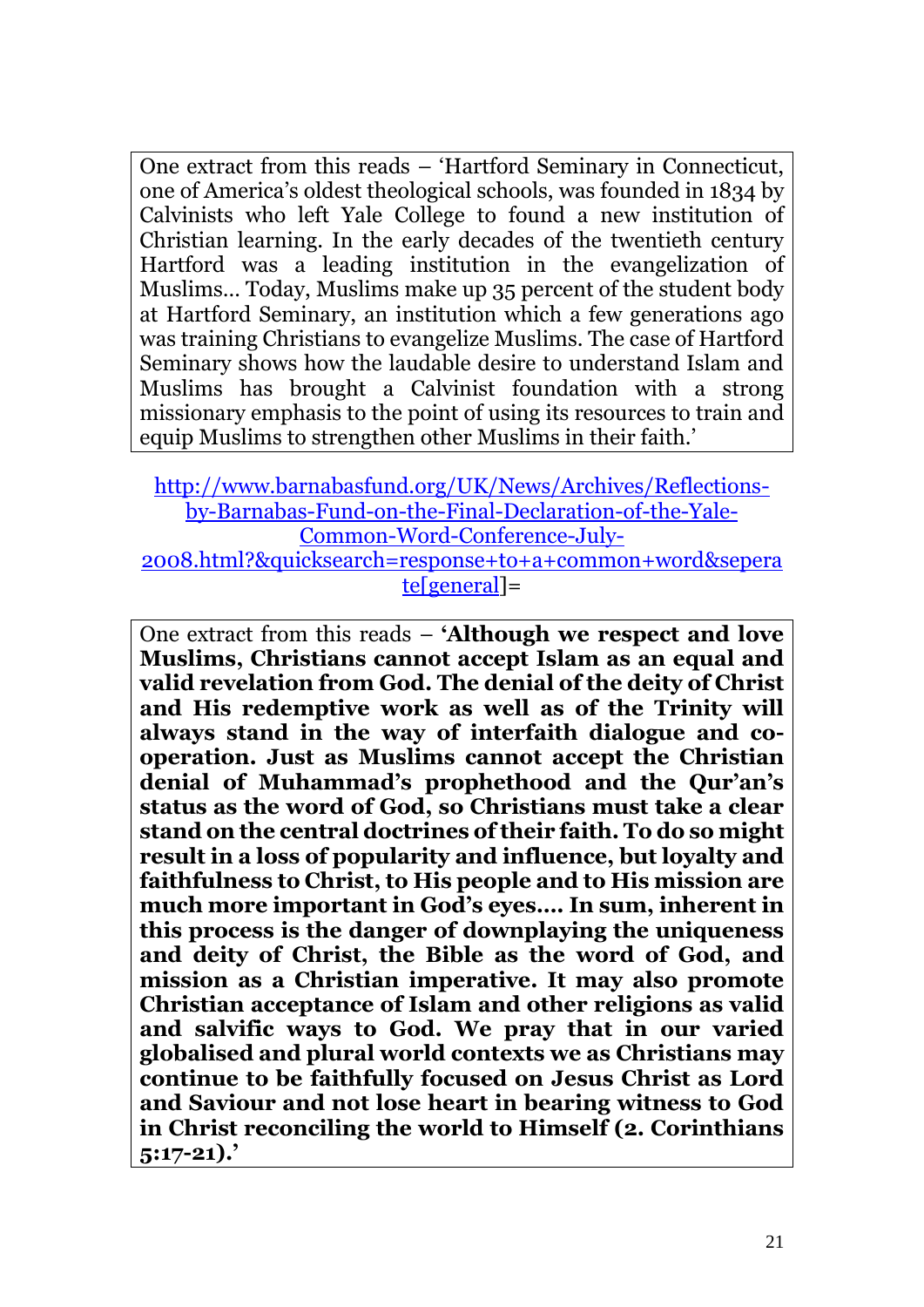Just as an aside, those of us living in the United Kingdom will not in any way be encouraged by what Tony Blair's successor, Gordon Brown said in a **National Security Statement** made on 14th November 2007 and that can be viewed on –

# **<http://www.number10.gov.uk/Page13757>**

# **Gordon Brown said**

**'It is by seeking to build on shared interests and shared values that we will isolate extremists and foster understanding across faiths. Following the recent remarkable letter by 138 Muslim scholars from a diversity of traditions within Islam, which paid tribute to the common roots of Islam, Christianity and Judaism and called for deeper dialogue, we stand ready to support new facilities for multi-faith scholarship in Britain. A Green Paper will be published to encourage inter-faith groups to come together in every constituency of the country. I am also inviting the Higher Education Funding Council to investigate the idea of setting up in Britain a European centre of excellence for Islamic studies.'**

This portion of Mr Brown's statement is posted [no. 39] to the Islamic 'Common Word' website on -

## [http://www.acommonword.com/index.php?lang=en&page=respo](http://www.acommonword.com/index.php?lang=en&page=responses) [nses](http://www.acommonword.com/index.php?lang=en&page=responses)

With this background information in mind, namely Rick Warren's openness to the Islamic **'A Common Word Between Us and You'**, I want now to comment briefly on what Mr Warren said when addressing the **ISNA** in Washington in July 2009.

The first thing I would say is that if you watch Mr Warren's talk on the link I provided don't overlook to read the comments posted below the video screen. Christians who have exercised biblical discernment in formulating their comments have clearly written many of them.

Secondly it was very evident that Rick Warren was not going to have to **"endure afflictions"** by saying anything that would exalt the Person and Work of the Lord Jesus Christ. Any remotely 'Christian'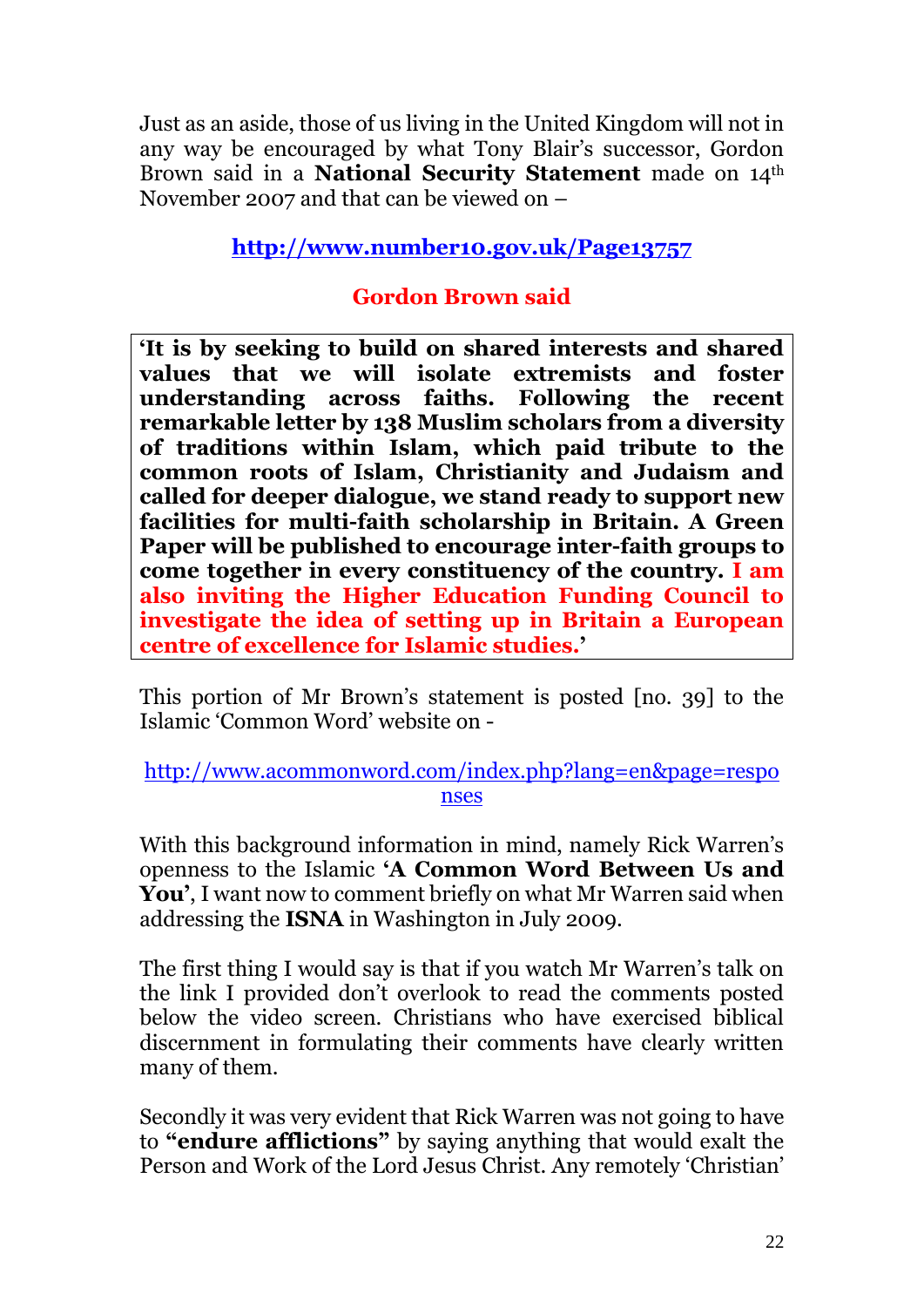terminology was couched in such a way that Muslims would simply nod their heads in misled agreement.

Warren mentioned the Lord once when he said **'My deepest faith is in Jesus Christ'** – he didn't elaborate on that by identifying Jesus Christ as The Son of God/God the Son as of course that would have alienated him from his listening audience; he didn't identify Jesus Christ as the only Saviour of sinners through His atoning death on the Cross of Calvary as that too would have alienated him from his listening audience. In short he totally avoided what Paul referred to in Galatians 5:11 as **"the offence of the cross".** Muslims are offended to think that God would allow someone worshipped by Christians as His Son to die on a cross to save sinners from going to hell. That to them is not only offensive but it is also blasphemous in their eyes and yet that is what Christians are commanded to preach to non-Christians but Rick Warren totally 'bottled out'. Those who fail to confess Christ [fully] before men on earth in effect deny Him and Christ in consequence will deny them before His Father in heaven [see Matthew 10:32-33].

Rick Warren on a number of occasions talked about **'God'** but never once did he explain that Christians worship a triune God of Father, Son and Holy Spirit as of course that would have alienated him from his listening audience. In fact, by his attitude and wording, he implied that Muslims truly worship **'God'** but Christians know that this is not the case – the **'God'** that Muslims worship is a devilish deception designed to lead them to a lost eternity.

Again Mr Warren used 'religiously-correct' language designed not to alienate himself from his audience when he often spoke of **'Congregations of Faith'** in for example his references to Rwanda – here he was equating all of these groups of basically possessing an equal **'faith'.** Not so – there is **'faith'** and then there is **'the faith'** that true Christians possess and Christians are commanded in God's Word to **"earnestly contend" [Jude 3]** for it. There was certainly no 'contending for the faith' as Mr Warren spoke – quite the opposite in fact!

This was basically a politically based moralising crusade where Rick Warren was encouraging what he classed as 'people of good will' to walk together even though they don't see, as he put it, eye to eye, and to work together to achieve some common noble charitable social goals.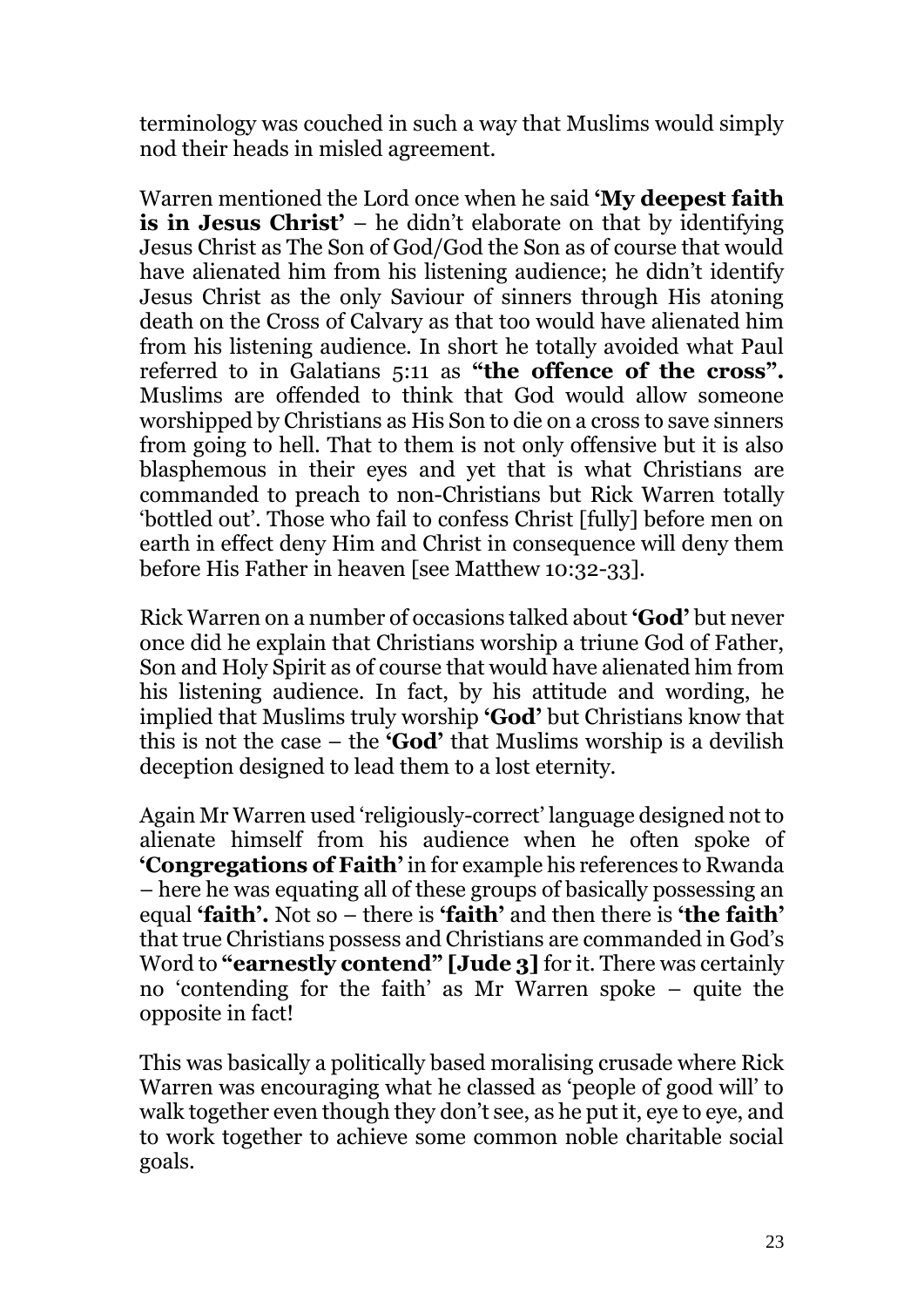He was also encouraging attitudes like protecting freedom of speech and freedom of religion – things that people in the Western world have for centuries taken for granted but which are in effect anathema to the philosophy and ideology of Koranic Islam.

He stated that it should be possible to disagree with someone without hating him or her – that's not the example that was personally set by Mohammed! Mr Warren wanted Christians and Muslims to work together to restore civility to civilisation and to basically foster universal peace. Doesn't Rick Warren know that the goal of Islam is to islamise the entire world and then according to Islam there will be universal peace and total civility as all human beings become subservient to Allah and are subject to his Sharia law?

To summarise, 'Pastor' Rick Warren totally failed to **"preach the word"** and to **"do the work of an evangelist"** and for that he will one day have to give an account. At the start of his talk he jokingly quoted some examples of 'feedback' he had received on occasions from people in his church. One quote was as follows – **'Pastor Rick your words are like water to a drowning man' –** what he said in this talk was like [polluted] water to Muslims who are presently perishing and drowning in a sea of false religious belief

I want now as a final word on Rick Warren's talk to the **ISNA** to post much of an **'open letter to Rick Warren'** that was penned by a Christian lady, **Jan Markell** who runs an apologetics ministry called **'Olive Tree Ministries'**. It can be viewed in its entirety on [http://www.sliceoflaodicea.com/category/purpose-driven](http://www.sliceoflaodicea.com/category/purpose-driven-madness)[madness](http://www.sliceoflaodicea.com/category/purpose-driven-madness) [July 06]

'On July 5 the Washington Times online reported that Pastor Rick Warren told his Islamic audience, the Islamic Society of North America (ISNA,) that he envisions **"a coalition of faith."** Whether Pastor Warren knows this or not, this is just another term for the coming one-world religion… after reading what the Washington Times has to say about his message to a group of spiritually lost Muslims, I feel I must address this in an open letter to who many say is the most influential pastor in America and some would say the world.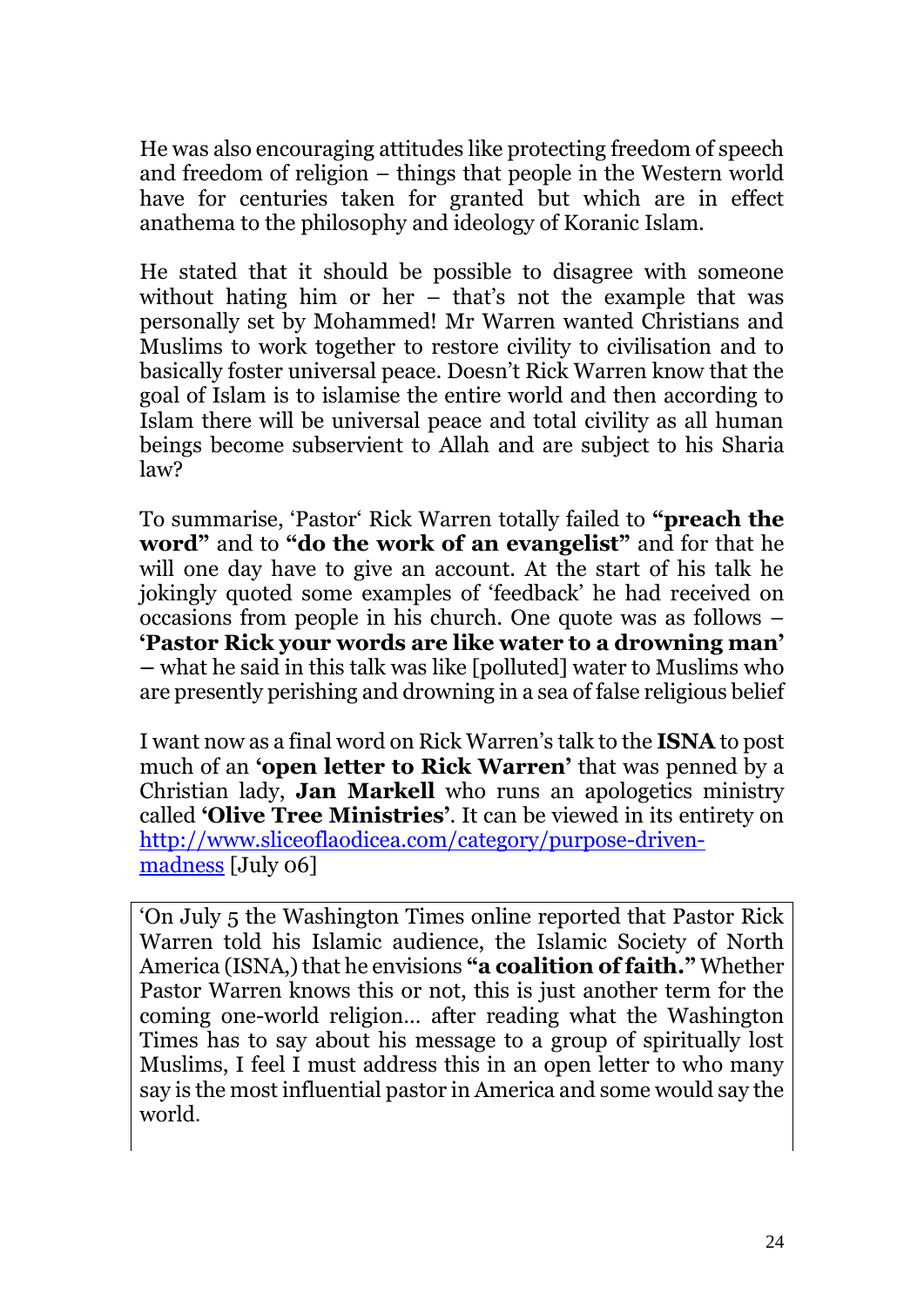Pastor Warren, you pleaded with 8,000 Muslim listeners on Saturday, July 4, to work together to solve the world's greatest problems by cooperating in a series of interfaith projects. You said, **"Muslims and Christians can work together for the common good without compromising my convictions or your convictions."**

Pastor Warren, you needed to compromise the convictions of the Muslims in attendance. To just say that **"My deepest faith is in Jesus Christ"** was not enough to a thoroughly lost crowd. The hour is too late to withhold a gospel message without which they will face a Christless eternity, and you will be held accountable. The **"world's greatest problems"** will always be with us and the Bible says so in Matthew 26:11. Sin is at the root of them. I have to conclude you are more interested in ecumenical unity and solving AIDS, poverty, and other social issues. Last Saturday you were given a golden opportunity that 99.9% of American Christians could never get.

You said you were not interested in interfaith dialogue, but you seize every opportunity to talk to all religions and you always leave out the gospel. You even address Jewish groups but you tell them how to grow a mega-synagogue like your own church, Saddleback. In this **"can't we all get along?"** generation, you usually leave out the only good news left: There is salvation in Christ and Christ alone (Acts 4:12) and the hour is late, so make a conscious decision to be a follower of the Lord Jesus Christ.

You told ISNA, **"Talk is cheap but love is something we do together. We must do something to model what it is to live in peace, to live in harmony."** Pastor Warren, you know your Bible better than that, don't you? The Bible says there will never be peace and harmony in this world until the Messiah rules… yet you push for foolish and hopeless ecumenical peace!

In your speech, you included… suggestions: 1) Create a coalition to end religious stereotyping; 2) Work together to restore civility to American society; 3) Take a common stand against attacks on freedom of religion and freedom of speech. There is civility in American society so why are you even suggesting there might not be? But you won't find much of it in Islamic society. Go see the film, The Stoning of Soraya M, the true story of what happens to a lot of innocent Muslim women. It's a lot more gross and bloody than any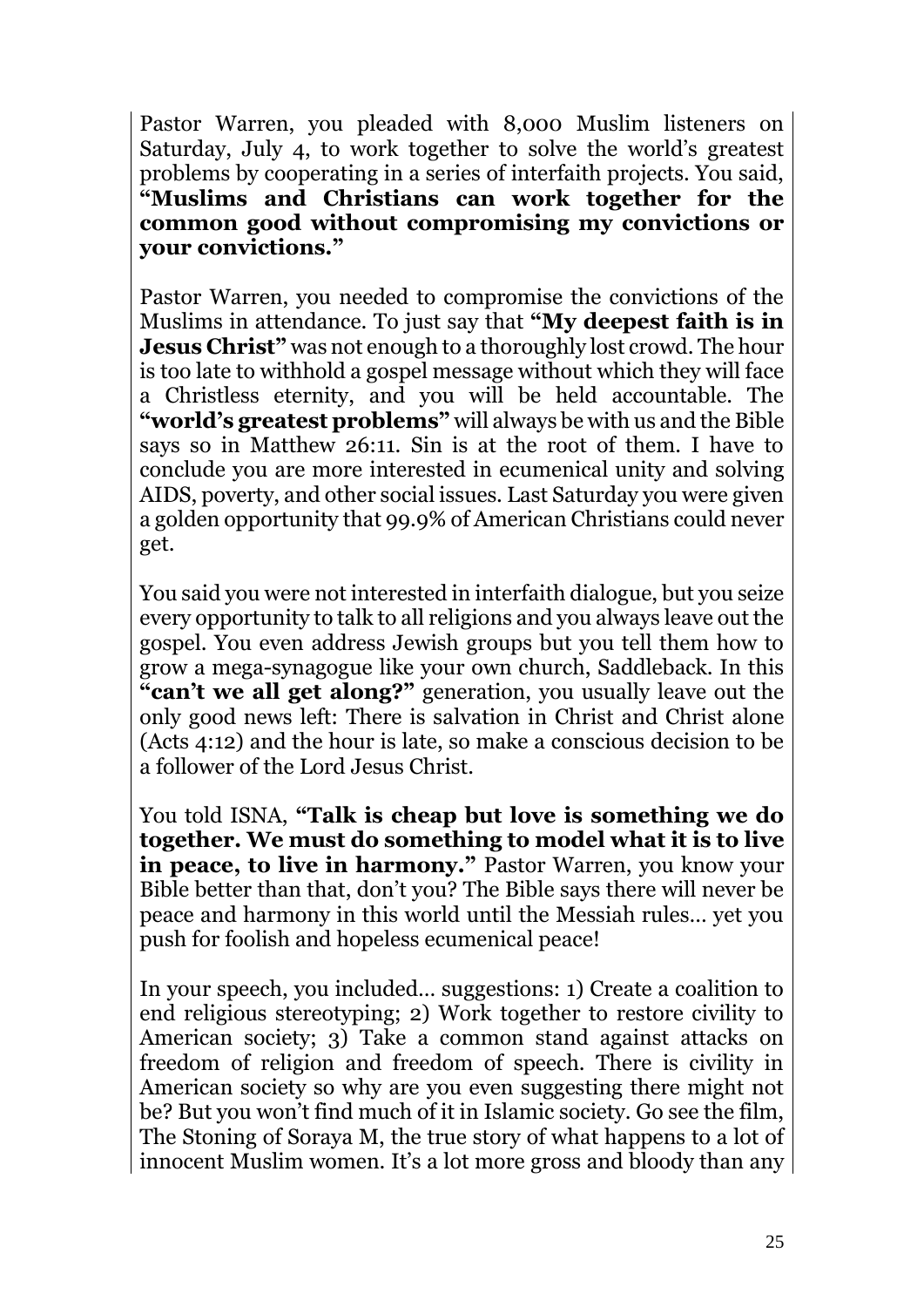horror flick and this is reality, not fiction. The Muslims you addressed know all about this procedure. ISNA wants Sharia Law everywhere on earth! You missed a golden opportunity to challenge them to stand up to Islamic governments that perpetrate such atrocities…

The ISNA stated how impressed they were with your charitable work. What charitable work have they done? As terror expert Steve Emerson says, **"ISNA has been an umbrella and a promoter of groups that have been involved in terrorism."** Here again you could have challenged them, but then you would not be invited back had you done so. Joseph Farah says, **"Suffice it to say the ISNA is no friend of Christianity or America."** Yet in 2007, Rick Warren was one of many **"evangelical leaders"** who signed a document begging forgiveness from Muslims for all the evil deeds perpetrated against them by Christians. What evil deeds have true Christians committed against Muslims? Now, Pastor Warren, you've gone beyond pandering and are sounding like a fool along with all others who signed that document.

Even the secular Washington Times noted, **"Mr. Warren was sparse in his mentions of Jesus and God."** But since works and good deeds were stressed, this reinforced the belief of ISNA members that works will help them get to Heaven.

Pastor Warren, you stated you were committed to **"the common good"** and that you are commanded to **"respect everybody."** You don't want to deal with the verse that says we are to **"preach to gospel to all creation"** (Mark 16:15). It seems to me that you are more interested in marching hand-in-hand with other faiths down the winding road to the coming one-world religion. We don't expect you to give altar calls at such meetings as this one. We do expect you to lift high the Name of the Prince of Peace who is coming again and who offers eternal life to all who ask, **"What must I do to be saved?"** (Acts 16:30-31). Many just wanted some variation of that quoted among your many ecumenical statements and how to solve the world's problems — impossible without God's help…

Awaiting His return, Jan Markell

I want finally now to address the Tony Blair aspect/influence as it can be found in what Rick Warren said to the people attending the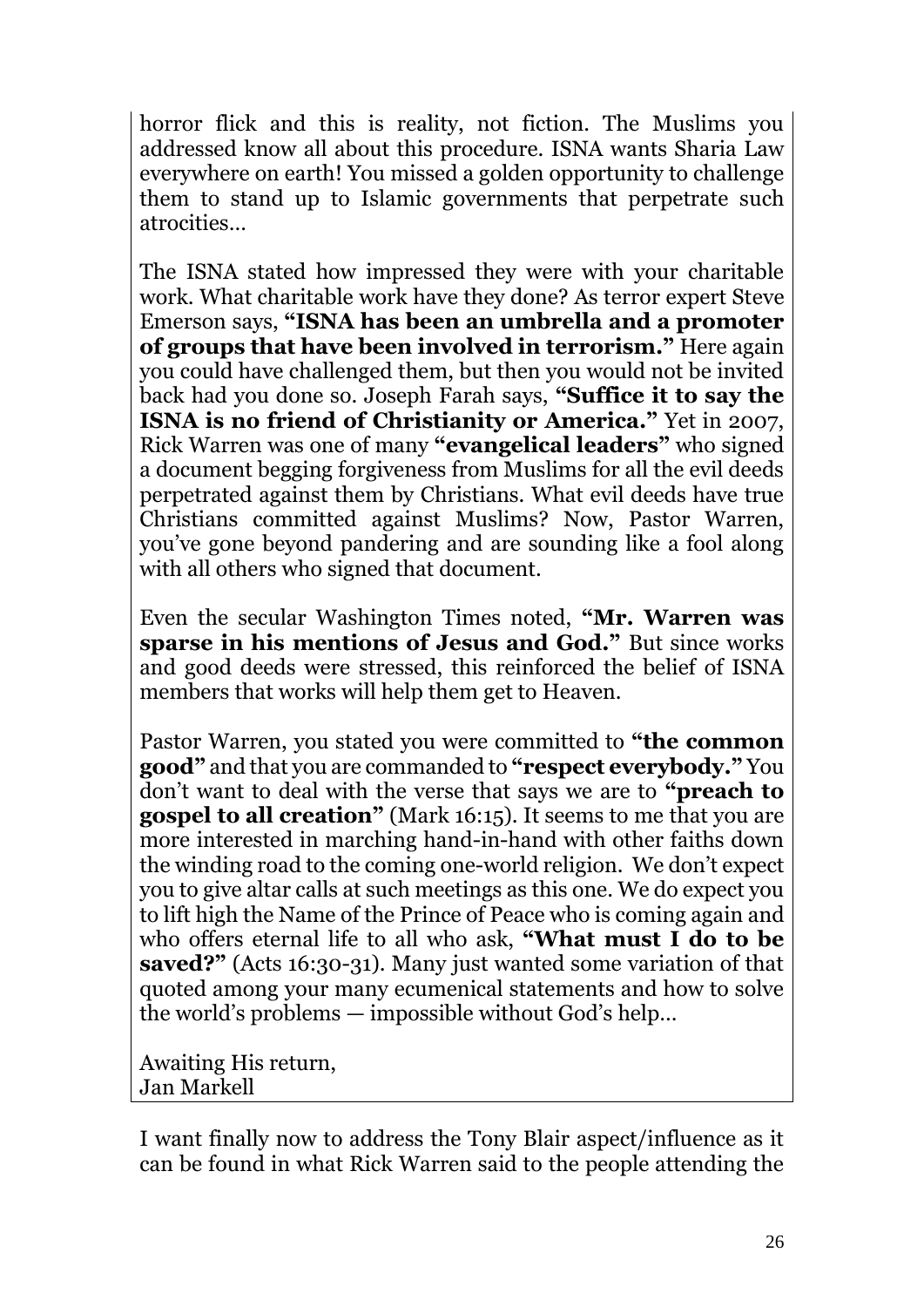**ISNA** conference. There is no doubt that what Mr. Warren said is fully in keeping with the ethos and aims of the Tony Blair foundation in which he serves as a member of the **Advisory Council**.

## On this link [http://www.tonyblairfaithfoundation.org/projects/faiths](http://www.tonyblairfaithfoundation.org/projects/faiths-act/faiths-act-together/)[act/faiths-act-together/](http://www.tonyblairfaithfoundation.org/projects/faiths-act/faiths-act-together/) you can view a page devoted to the topic that **'Faiths Act Together'**.

The **Tony Blair Faith Foundation** and **Rick Warren** by what he said when he addressed the **ISNA** are clearly 'singing from the same hymn sheet' and together they are hindering the Christian Mission to evangelize the lost. In that they are showing which master they are truly serving.

In closing I would mention that there are quite a number of blog sites where this event has been a major topic of discussion and on this one

[http://www.answeringmuslims.com/2009/07/video-pastor-rick](http://www.answeringmuslims.com/2009/07/video-pastor-rick-warren-speaks-to.html)[warren-speaks-to.html](http://www.answeringmuslims.com/2009/07/video-pastor-rick-warren-speaks-to.html)

I particularly liked many of the comments posted by a contributor who titled himself as **'Nu'** –this is part of what **Nu** wrote –

Hi people,

Just joined in with the dialogue on this site-I am so excited to find a place where people are speaking freely about what (i think) is the most important exercise of life-finding the truth and saying yes to it (or Him, as I have discovered). I am persuaded that Jesus is the truth, and I am firmly on His side of the fence. I've watched the Rick Warren video; I wonder if he personally knows and loves individual Muslims. I also wonder whether the Jesus in the bible is the same one he says he believes in.

I think it is impossible to know Jesus as he is in the bible and to personally care about people who are Muslims and then go and give a speech like that. If you have found the truth (or the truth has found you)... I think it would be very very difficult to stand in front of so many people, many of them hanging on your every word, and instead of pointing them to that truth with every minute you have, you start talking about 'promoting freedom of speech and religion',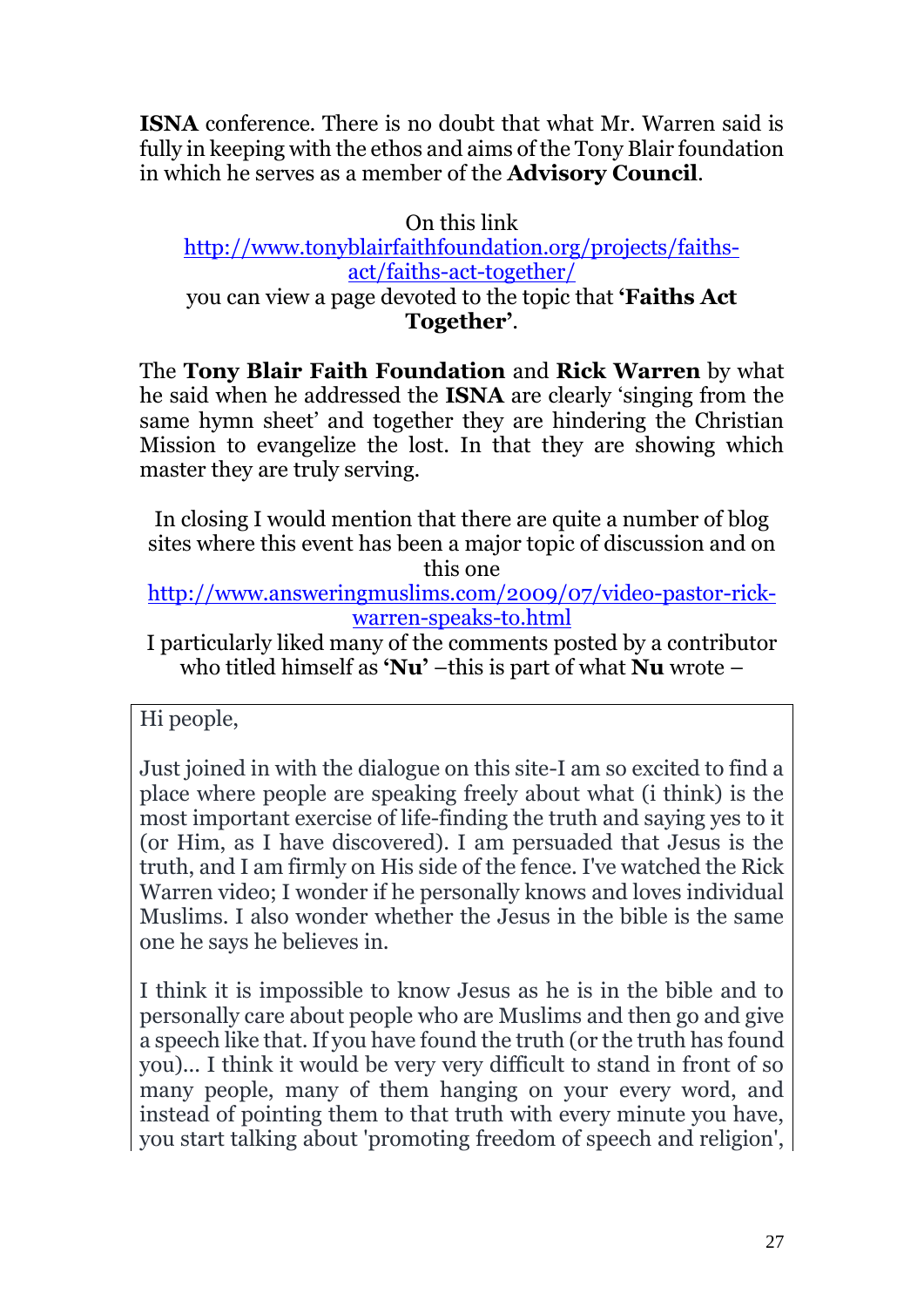and co-existence, and 'facilitating people to do what they do best'. He sounded like a politician! …

He diagnoses the 'problem' between Muslims and Christians as essentially being a social-cultural misunderstanding. The cure he recommends is that the two find a way to 'get along'. All this is not true. The problem is not that we are 'unwilling to reconcile our different views'- these views are irreconcilable!

He also gives the idea that both views/faiths are 'right'; they are the choice of the people following them and everyone should let everyone else the freedom to choose their religion. What??! Did Jesus say **'I'm doing my thing, you do your thing. If you want to come along with me, that's also your choice. It doesn't matter whatever you choose, the important thing is that you freely exercise your right to choose and that you also make sure you let others choose freely.'**

Muhammed, or Allah through Muhammed may have said **'you to your religion, and I to mine'**, but there is no shred of *laissez faire* in Islamic theology or practice. Each faith clearly says**; THIS IS THE WAY**, if you chose it, blessed are you, if you don't, woe unto you. The **MOST IMPORTANT THING** is therefore choosing the right thing, the right way. How can a pastor (i.e someone who has aligned himself with a belief and has even obtained a place of leadership in that line) stand in front of people and basically tell them to live and let live?

This is not bridge building, this is taking people off on a detour when you should be a clear signpost. I don't know any signpost that says **'left or right or back, whatever is good for you, as long as you don't get into someone else's way!'**. I think Rick did Christians and Muslims and especially Christ, a great injustice: - I know I would not set a toe on any bridge he is building.

It is most heartwarming to know that even as Rick Warren, under the influence of Tony Blair, is clearly "*waxing* **[becoming] worse and worse, deceiving and being deceived"** God still has His people like **'Nu'** who have not been taken in by all this Christ dishonouring religious talk and activity and who are able to discern and to warn others of 'wolves in sheep's clothing'.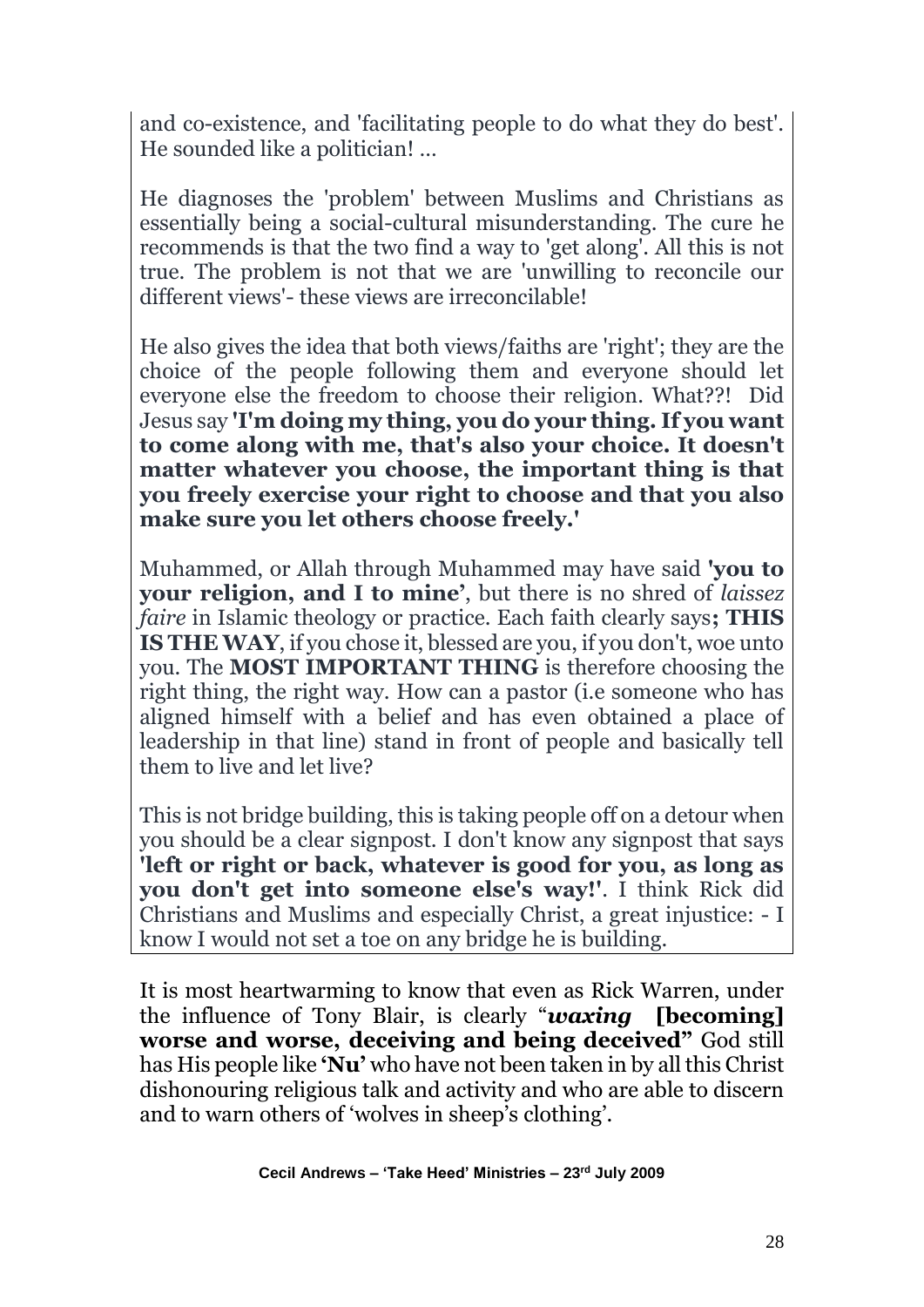# **APPENDIX 10 MARCH 2011**

Since writing my original article back in July 2009 the 'Warren-Blair partnership' has continued to strengthen and grow in influence and just in recent days a conference took place at Saddleback Church where Tony Blair was a guest speaker.

My good friend Roger Oakland and several members of his team attended and the following is their report on what happened – it indicates that the pace of apostasy and delusion within professing Christendom is certainly quickening. It also indicates that grievous 'wolves in sheep's clothing' are drawing disciples away after them [Matthew 7:15-20; Acts 20:29-30]

Such false leaders can of course be used by the Lord to test the genuineness of those who profess to be His [Deuteronomy 13:1-3] – it would appear that today there are many 'tares' [Matthew 13:24- 30] and many 'goats' [Matthew 25:31-33] circulating within professing Christendom!

### **Cecil Andrews – 'Take Heed' Ministries – 10 March 2011**

### **A SPECIAL REPORT BY LIGHTHOUSE TRAILS RESEARCH AND ROGER OAKLAND**

On March 7, 2011, Roger Oakland, founder of [Understand the Times, International,](http://www.understandthetimes.org/) and two other members from his ministry attended the [Peace in a Globalized](http://www.saddlebackcivilforum.com/peaceinaglobalizedsociety/)  [Society](http://www.saddlebackcivilforum.com/peaceinaglobalizedsociety/) forum at Saddleback Church in Lake Forest, California, which featured Rick Warren and special guest, former UK prime minister Tony Blair. Roger Oakland and his co-workers obtained eye-witness seats at the event that included well over 2000 people in attendance. Although cameras and recorders were not allowed in the main sanctuary where the interview took place, the UTT team took notes.

What Oakland and his team heard caused them much concern – thus the reason for this special report. Warren and Blair spoke about Warren's PEACE Plan and his "Three Legged Stool Plan." Tony Blair spoke about his [inter-faith Faith Foundation.](http://www.tonyblairfaithfoundation.org/) Both speakers were noticeably excited about what they were doing for the world. According to a 2010 *[UK Observer](http://www.guardian.co.uk/politics/2010/mar/14/tony-blair-faith-foundation-america)* report, "Tony Blair is preparing to launch a "faith offensive" across the United States over the next year, after building up relationships with a network of influential religious leaders and faith organisations." Blair's foundation is "develop[ing] a US arm that will pursue a host of faith-based projects." Given the fact that Warren joined the advisory board of Blair's foundation, it is safe to assume Saddleback will be part of Blair's US interfaith arm.

At the forum, both Warren and Blair stated that the only way a global peace could happen on planet earth in the future would be for all faiths to work together and do good together. The audience at the forum appeared to be mesmerized and awe-struck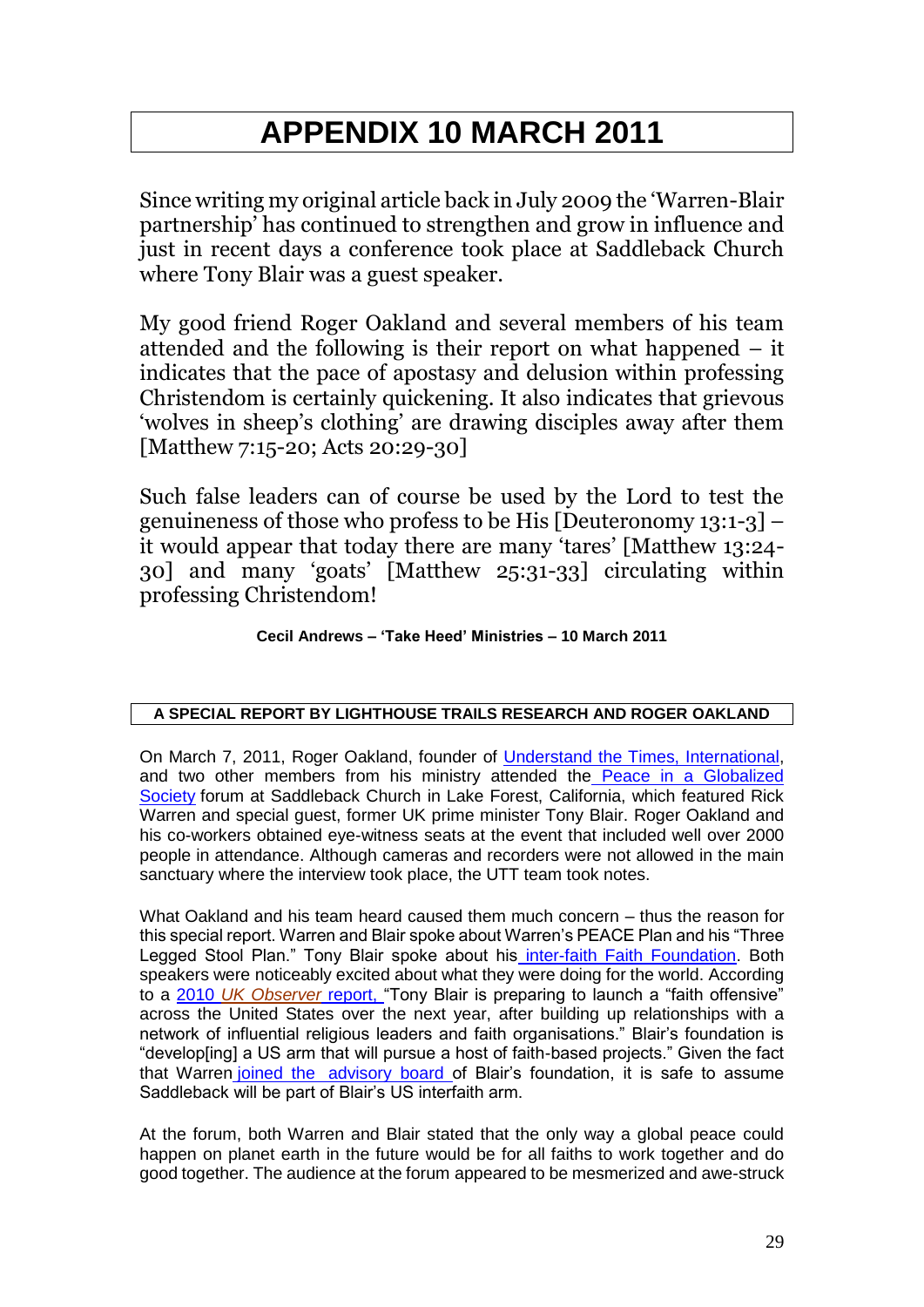as they were wooed with discussion on faith, good works, democracy, and coming together. Beneath the vernacular, however, was another story.

Blair and Warren also mentioned they have been partnering with the President of Rwanda in an effort to develop a Purpose Driven country as an initial step to establishing a Purpose Driven world. In 2005, [Rick Warren announced h](http://www.christianexaminer.com/Articles/Articles%20May05/Art_May05_02.html)is global P.E.A.C.E. Plan to his congregation and then in 2008 [announced that Rwanda w](http://mnnonline.org/article/11148)ould be the first Purpose Driven country. In 2003, he said of New Age sympathizer Ken [Blanchard that he](http://www.lighthousetrailsresearch.com/RWAnnouncesPeace.wma) had "signed on to help with the Peace Plan, and he's going to be helping train us in leadership and in how to train others to be leaders all around the world" (35-37 min mark).\* Blanchard is just one of many "new" spirituality leaders whom Warren has turned to for assistance in building his Peace Plan globally. While Blanchard's name is not mentioned much publicly by Rick Warren these days, Warren still sits on [Blanchard's Board of Advisors with](http://www.lighthousetrailsresearch.com/leadlikejesus.htm) a number of New Agers at Blanchard's Lead Like Jesus organization. Blanchard has been promoting New Age mystical teachers for many years and even today sits on the Board of the New Age Hoffman Institute. In 2007, Blanchard [wrote the foreword t](http://www.lighthousetrailsresearch.com/blog/?p=1852)o a book that was "inspired by Hindu swami [Paramahansa Yogananada.](http://www.tribuneindia.com/2004/20040103/windows/main2.htm) Will this Warren/Blair Peace Plan be one that is driven by mysticism?

It seems apparent that neither Rick Warren nor Tony Blair understand that their Peace Plan goals are fulfilling Bible prophecy, which speaks of a peace that is not from God but will deceive many. By appearances, the majority of the people who were attending the forum last week appeared mesmerized and awe-struck by what was being said. Do they not realize that a three legged stool (the joining together of government, business (or economy), and religion) plan will be a plan by man and not by God (see *Faith Undone*)?

Rick Warren has also partnered with Chuck [Colson,](http://www.lighthousetrailsresearch.com/blog/?p=534) the Christian leader who authored the [Evangelicals & Catholics Together d](http://www.leaderu.com/ftissues/ft9405/articles/mission.html)ocument in 1994 and the [Manhattan](http://www.lighthousetrailsresearch.com/blog/?p=498) [Declaration i](http://www.lighthousetrailsresearch.com/blog/?p=498)n 2009. Former Catholic priest Richard Bennett [documents the embedded](mip://0194ada8/Catholic%20Agenda%20Embedded%20in%20the%20Manhattan%20Declaration)  [Catholic agenda i](mip://0194ada8/Catholic%20Agenda%20Embedded%20in%20the%20Manhattan%20Declaration)n the Manhattan Declaration as does [Chris Pinto of Adullam Films.](http://www.lighthousetrailsresearch.com/blog/?p=1198)

At the Global forum last week, two standing ovations were given to Tony Blair for his support of the USA in the war against terrorism. Mention was made that Blair is now involved in trying to broker a peace plan with the nation of Israel with his faith-based program. He thinks he can do this in time. But what will an inter-faith peace plan look like in Israel? What will it look like in the world?

While Rick Warren is a Baptist and Tony Blair is an ex-Anglican, now-Roman Catholic, neither showed any concern about the major doctrinal differences between Evangelicals/Protestants and Catholics. "It's all about working together to do good," Warren stated. In [a 2005 interview w](http://video.google.com/videoplay?docid=-5555324196046364882)ith broadcast host Charlie Rose, Warren stated that there are over 2 billion Christians in the world, and said that this number includes hundreds of millions of Catholics. He said that "minor doctrinal differences" should not keep the two groups separated. "What I am interested in is bringing the church together … we are never going to agree on a lot of things, but I found we do agree on purpose. Of course, there was no mention at the forum last week about the papacy's plan for a world-wide Eucharistic (Catholic) "Christ"who will come on the scene to be worshiped by the world. Will this inter-faith Purpose Driven peace plan include that eucharistic false christ?

In the Charlie Rose interview in 2005, Warren said that we don't have to have the same religion or moral beliefs to work with people on poverty, disease, etc. As an example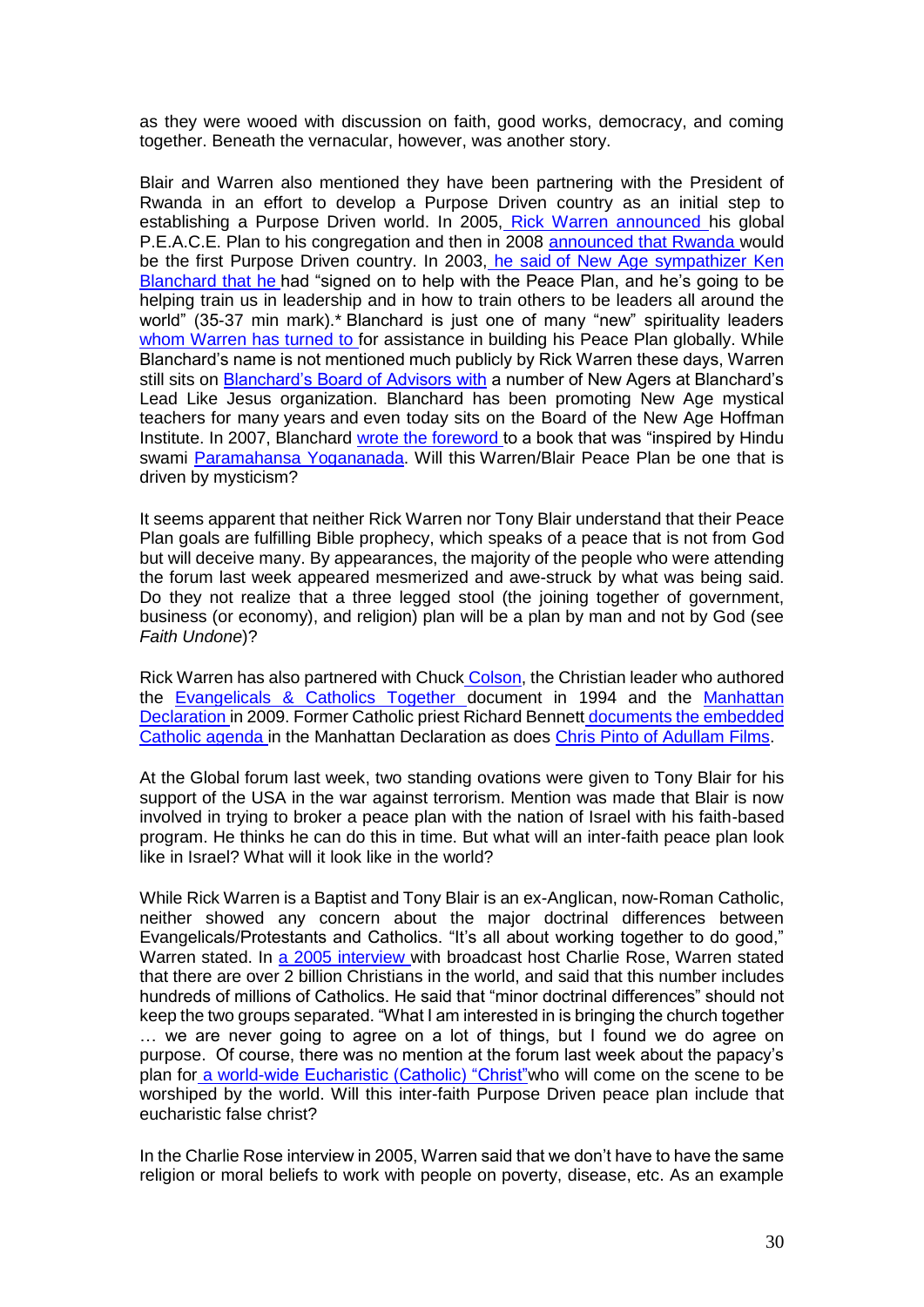he said he had met with the President of the gay-activist group ACT UP, and asked him, "Eric [Sawyer], how can I help you get your message out?" Sawyer answered, "Use your moral authority" [\(29-31 min mark\)](http://video.google.com/videoplay?docid=-5555324196046364882). Warren then said to Rose, "I'm working with these guys ... I'm looking for a coalition of civility, which means let's get back to the original meaning of tolerance. Will this Purpose Driven peace plan and new reformation include practicing homosexuals? Warren seems to believe his new Purpose Driven world will be all inclusive. But how can this be called a reformation from God?

Both Blair and Warren have a vision to see churches with like-minded vision planted all over the world. These churches will be ones of any faith and all faith as long as they have some kind of faith in some god. "These churches will be like lights shining in a dark place and bring light to the world," Warren stated. Warren said the more lights, the brighter the world will be. His view that a "second reformation" is needed and that people of various faiths can be part of it has been documented time and again. Listen to Warren's description of this new reformation:

Who's the man of peace in any village – or it might be a woman of peace – who has the most respect, they're open and they're influential? They don't have to be a Christian. In fact, they could be a Muslim, but they're open and they're influential and you work with them to attack the five giants. And that's going to bring the second Reformation. Rick Warren, May 23, 2005, Pew [Forum on Religion](http://pewforum.org/Christian/Evangelical-Protestant-Churches/Myths-of-the-Modern-Megachurch.aspx)

When Warren says "second reformation," he is contrasting with the first reformation when Christians broke away from the Catholic church 500 years ago. How can he say that a reformation from God could include Muslims and those of other religions? And practicing homosexuals? What kind of reformation would that be? Will it be like the one the Bible warns about that will come in the last days when mankind will bow down to one leader – the Antichrist. Many, many centuries ago, man attempted to reach God ( because he considered himself equal to God) through the tower of Babel (Genesis 11). God dispersed man and confounded his plans because they were not plans that gave glory to the Creator of the Universe. Is not an inter-faith plan to unite all faiths together in order to "reach God" and heal planet earth, equally displeasing to God? These tower of Babel plans do not bring glory to God – they attempt to deify man. And in this newest effort by man, has not Jesus Christ been left out? Only through the acceptance and faith in His blood atonement can any man or woman be united with God. All other attempts are attempts to enter in through another door: "Verily, verily, I say unto you, He that entereth not by the door into the sheepfold, but climbeth up some other way, the same is a thief and a robber" (John 10:1).

During the time that Roger Oakland and his co-researchers were at the Blair/Warren forum at Saddleback this past week, the team only heard one Bible verse mentioned. It was quoted so quickly it was hard to recognize if it was a verse or a paraphrase of a biblical verse. Clearly the Word of God was not included as a crucial element in this inter-faith plan to save the world.

While the UTT team was in attendance at the forum (they did leave a little early), there was nothing mentioned about Jesus Christ in this global peace plan, although Blair did say the phrase "Our Lord," on one occasion. The shed blood of Jesus and the finished work of the cross were never mentioned, and there was NO gospel message given.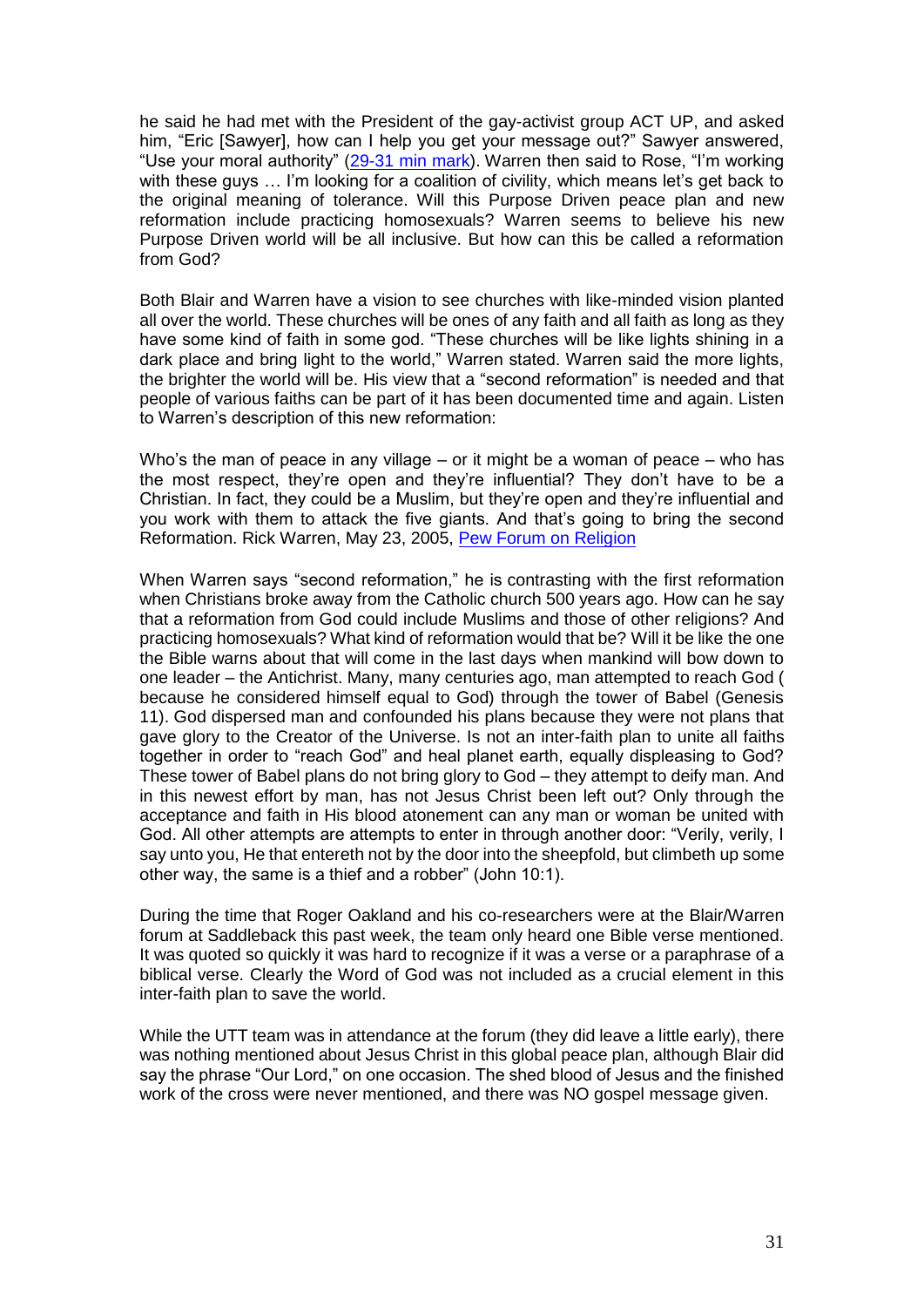Although Saddleback is considered to be a "Christian" Church and its pastor considered by many to be America's foremost and most influential pastor, it was hard to tell if this was really the case at the forum. "It seemed like we were in Babylon," one member of the UTT team stated as he listened to the inter-faith discussion and looked at the flowing fountain that forms a downhill river provided as a special attraction for those who were lining up to enter the sanctuary. Strict security measures during the forum gave an even



more foreboding atmosphere. Roger Oakland was reminded of the heavy security that the pope is protected by with his own secret service in Rome. By the way, many who read this article may not be aware that Tony Blair has special entrance to see the pope of Rome now that he has become a Roman Catholic converted away from the Anglican Church.

Indeed, Tony Blair and Rick Warren are very important players in the coming One World Religion.

As an aside, Rick Warren seems to be getting thinner by the day. People entering the sanctuary were handed an advertisement for the Daniel Diet Plan that has been inspired and created with [Rick Warren's own New Age gurus:](http://www.lighthousetrailsresearch.com/blog/?p=5580) Dr. Oz, Dr. Amen, and Dr. Hyman. All three Saddleback health experts are advocates of eastern meditation. According to New Age leaders, meditation is the vehicle through which the masses of people will enter into an Aquarian world where man realizes his divinity and that God dwells in all things (see *[A Time of Departing](http://www.lighthousetrails.com/mm5/merchant.mvc?Screen=PROD&Store_Code=LTP&Product_Code=ATOD&Category_Code=BS)*). Roger Oakland believes that this one world government and one world religion that Rick Warren and Tony Blair are pushing will come about through such means (read *Faith Undone*). Warren himself has bee[n](http://www.lighthousetrailsresearch.com/blog/?p=1706) [promoting contemplative m](http://www.lighthousetrailsresearch.com/blog/?p=1706)ystical teachers for many years. Will this contemplative mysticism he advocates help to bring about his Purpose Driven world?

As to Warren's Daniel health plan, this brings up another question: can a Baptist become a Roman Catholic while he or she is on the Daniel weight reduction plan if it is based on New Age methodology? How many Christians really understand what is taking place here? Is mainstream Christianity becoming corrupted for the sake of a PEACE Plan and the formation of the system preparing the way for an antichrist? Is this "new" Christianity an apostate church that will lead the way to deceiving millions? The woman who coined the term New Age, [occultist Alice Bailey,](http://www.lighthousetrailsresearch.com/alicebailey.htm) (believing that we were on the threshold of a new spiritual awakening) said that this new enlightened age would come, not around the Christian church, but rather through it. She said the outer layers would be initially kept intact (i.e., Christian terminology would still be used) but the changes would take place obscurely from the inside.1 Is this not what we are witnessing happening today through the Purpose Driven, contemplative, emerging, interfaith church?

Rick Warren and Tony Blair share much in common when it comes to plans for the world. One thing they share is their views on the problem with what they term fundamentalism or extremism. [Blair states t](http://www.lighthousetrailsresearch.com/blog/?p=1830)hat "religion must be rescued from extremism and irrelevance and used as a force for good at a time of global turmoil." Rick Warren "predicts that fundamentalism, of all varieties, will be 'one of the big enemies of the 21st century.' 'Muslim fundamentalism, Christian fundamentalism[,](http://www.lighthousetrailsresearch.com/blog/?p=528)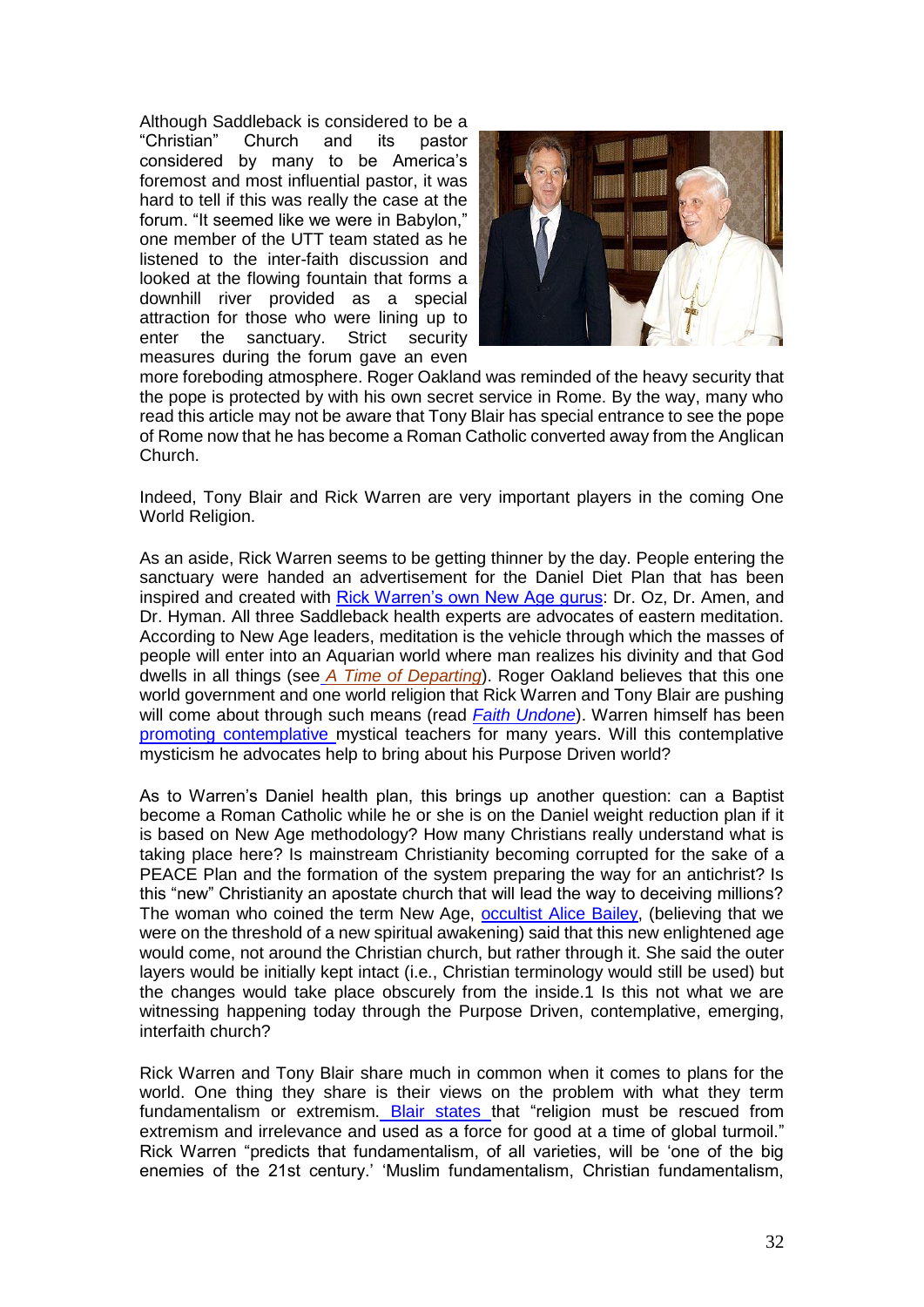Jewish fundamentalism, secular fundamentalism - they're all motivated by fear. Fear of each other.'" Blair and Warren discussed their views on extremism and fundamentalism at the forum last week. Will Bible-believing Christians be included in their definitions of f undamentalism and extremism in the near days to come? The answer to that is becoming more clear every day.

[In a 2008 video statement,](http://www.youtube.com/watch?v=ksnMx6l4T64) Tony Blair described his ambition to help bring about the United Nations Millennium Development Goals (MDG). In view of Saddleback's recent day-long health seminar promoting the Daniel Plan where U.N. Agenda 21 ideas such as "sustainable living" "going green," and "smart growth" were used, how interesting to note Blair's appearance just a few weeks later at Saddleback. Is Rick Warren allowing the influence of the United Nations into his church and possibly into tens of thousands of other churches around the world? At the World Economic [Forum in Davos in 2008,](http://www.youtube.com/watch?v=rGytW4yh0C8) Rick Warren claimed that he "lead[s] a very small network of about 500,000 churches." (40 min mark - That's a potential of well over 20 0 million people!).

Roger Oakland and his team found the Peace in a Globalized Society Forum utterly troubling, to say the least. "We will have to warn that a judgment is ahead for a "Christianity" that is not Christianity at all," Oakland stated after the forum. "Judgment is coming and few seem to be ready. Titus 2: 13 tells us that "we should live soberly, righteously, and godly, in this present world" and we should have an expectancy of Christ's return, "Looking for that blessed hope, and the glorious appearing of the great God and our Saviour Jesus Christ." It will be glorious for those who are ready; for the others it will be terrifying.



What is becoming more obvious everyday to some seems amazingly hidden to mainstream Christian leaders. Not one wellknown leader has called out Rick Warren and publicly challenged him. On the contrary, there is either silence from these leaders or worse yet a public display of embracing and resonance (e.g.: popular teacher John Piper invited Rick Warren to [speak at his Desiring](http://apprising.org/2010/03/31/overstatement-about-rick-warren-appearing-at-desiring-god-2010/)  [God conference.](http://apprising.org/2010/03/31/overstatement-about-rick-warren-appearing-at-desiring-god-2010/) Calvary Chapel founder Chuck Smith stood in front of thousands at Greg Laurie's Harvest crusade an[d](http://www.youtube.com/watch?v=417tCBIc1cY) [introduced Rick Warren a](http://www.youtube.com/watch?v=417tCBIc1cY)s his friend, allowing him to pray with the crowd). Has there been any outcry by Christian pastors or leaders to these occurrences? No, and the silence is deafening.

The Bible makes it clear there is coming a false peace plan that will be headed up by the

antichrist sometime in the future. "For when they shall say, Peace and safety; then sudden destruction cometh upon them, as travail upon a woman with child; and they shall not escape." I Thessalonians 5:3

Some readers may be asking, "Why did Roger Oakland and his co-workers attend this forum?" or "Why did Lighthouse Trails and Roger Oakland write this report?" The answer is simple: Because we love the Gospel and know its message is the only hope for any person. In connecting the dots as this report attempts to do, we believe it is a biblical mandate for believers to contend earnestly for the faith (Jude 1:3) and warn